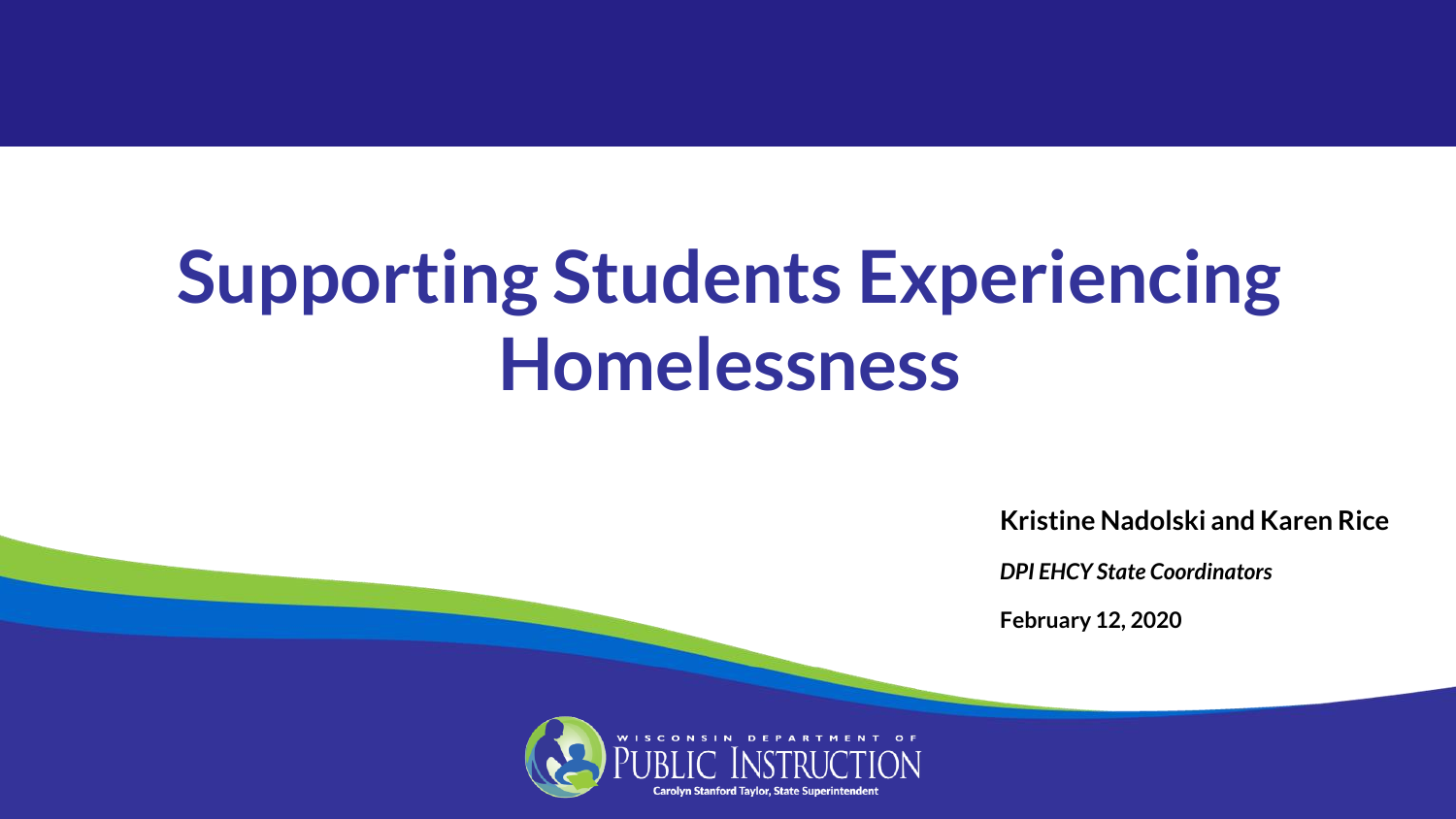#### Homeless Student Enrollment in Wisconsin 2003-2018

25,000

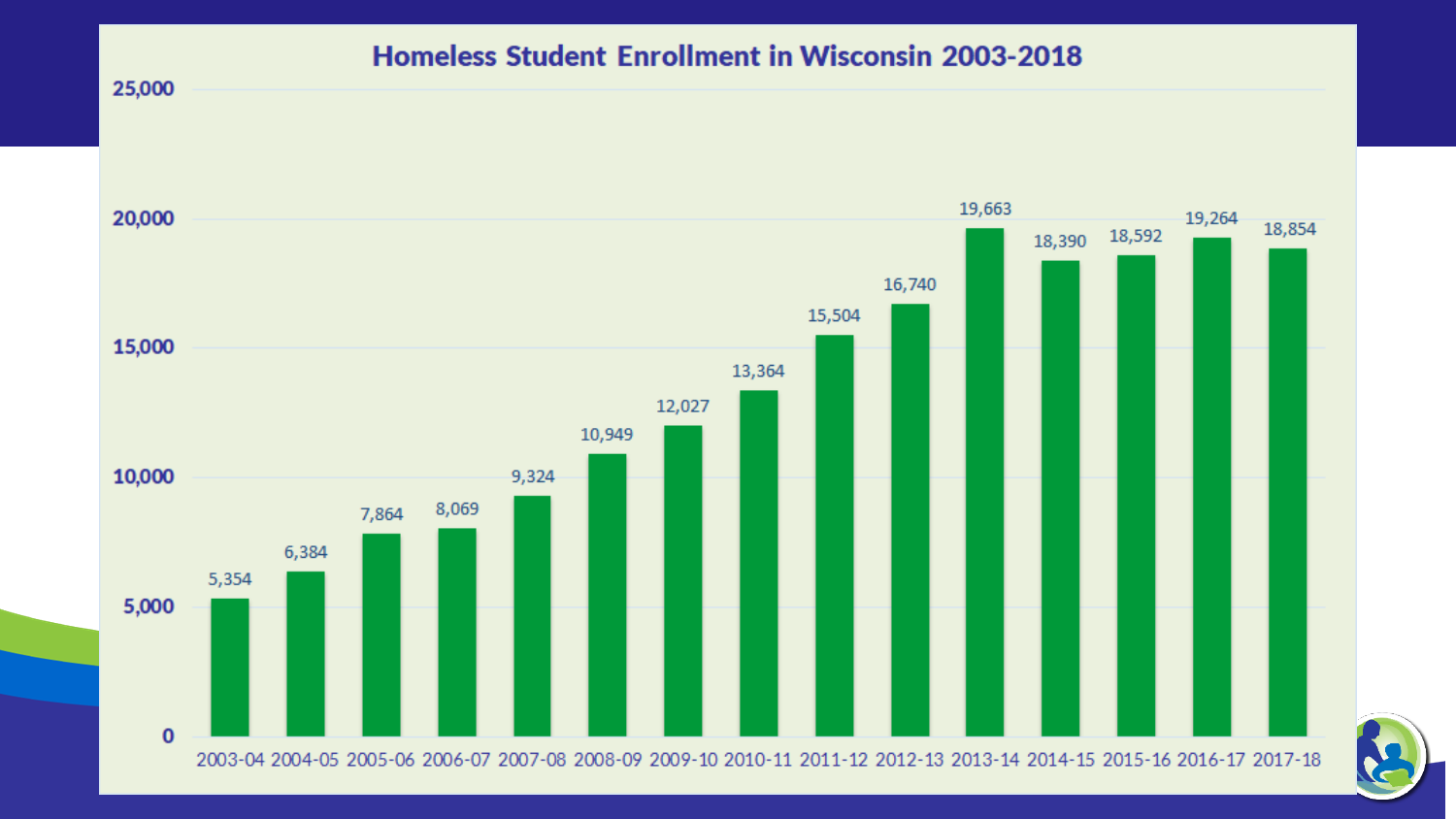#### Homeless Student Nighttime Residence Data 2012-2018

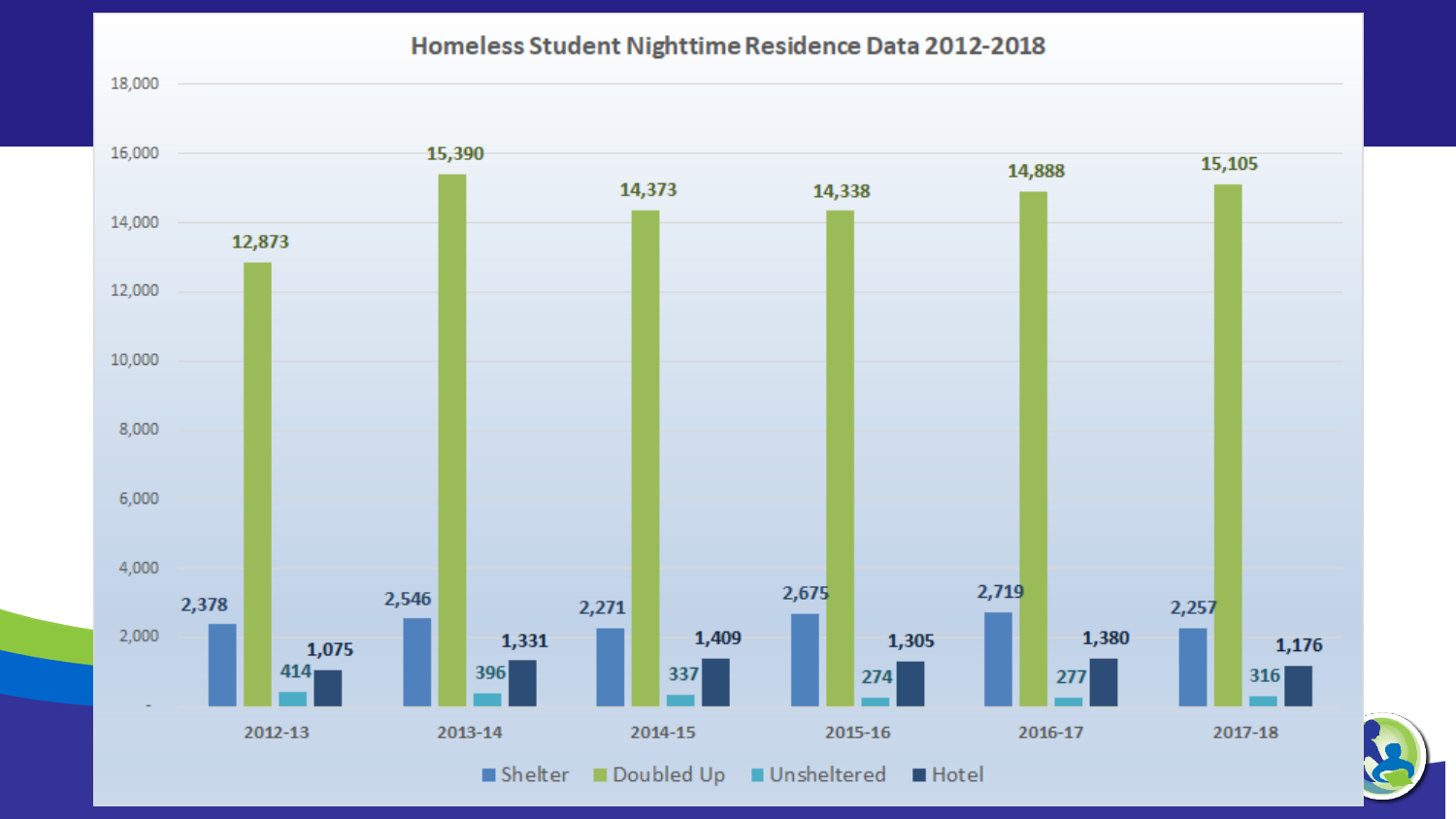#### **Total Unaccompanied Youth Enrollment 2012-2018**

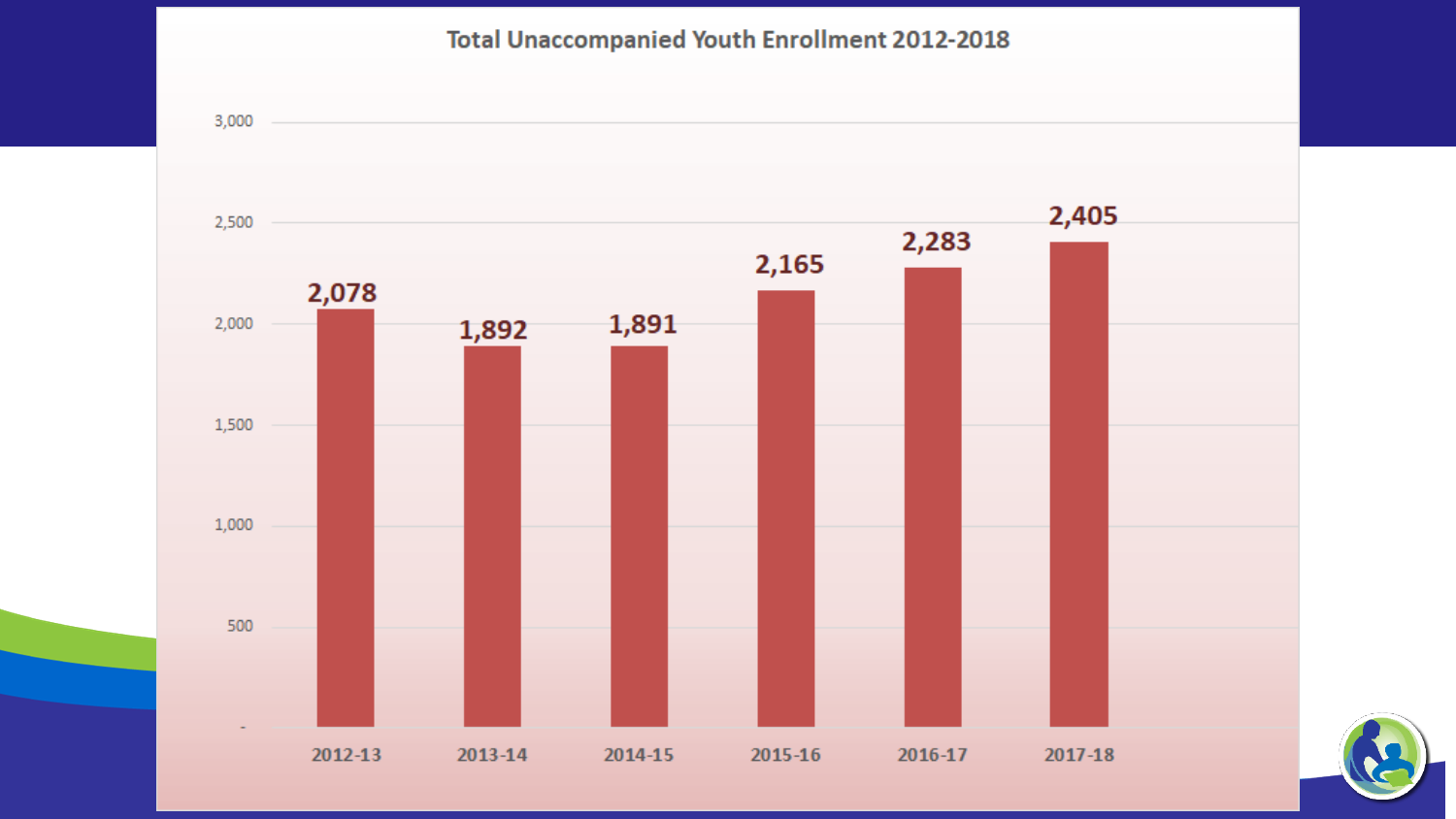#### Impact of Homelessness on Children and Youth

- Higher incidences of acute and chronic illnesses, depression and anxiety
- Homelessness at any time in early childhood is associated with poor classroom engagement and poor social skills in early elementary school.
- The achievement gap between homeless and low-income elementary students tend to persist, and may even worsen over time.
- A youth who experiences homelessness is 87 percent more likely to dropout of school.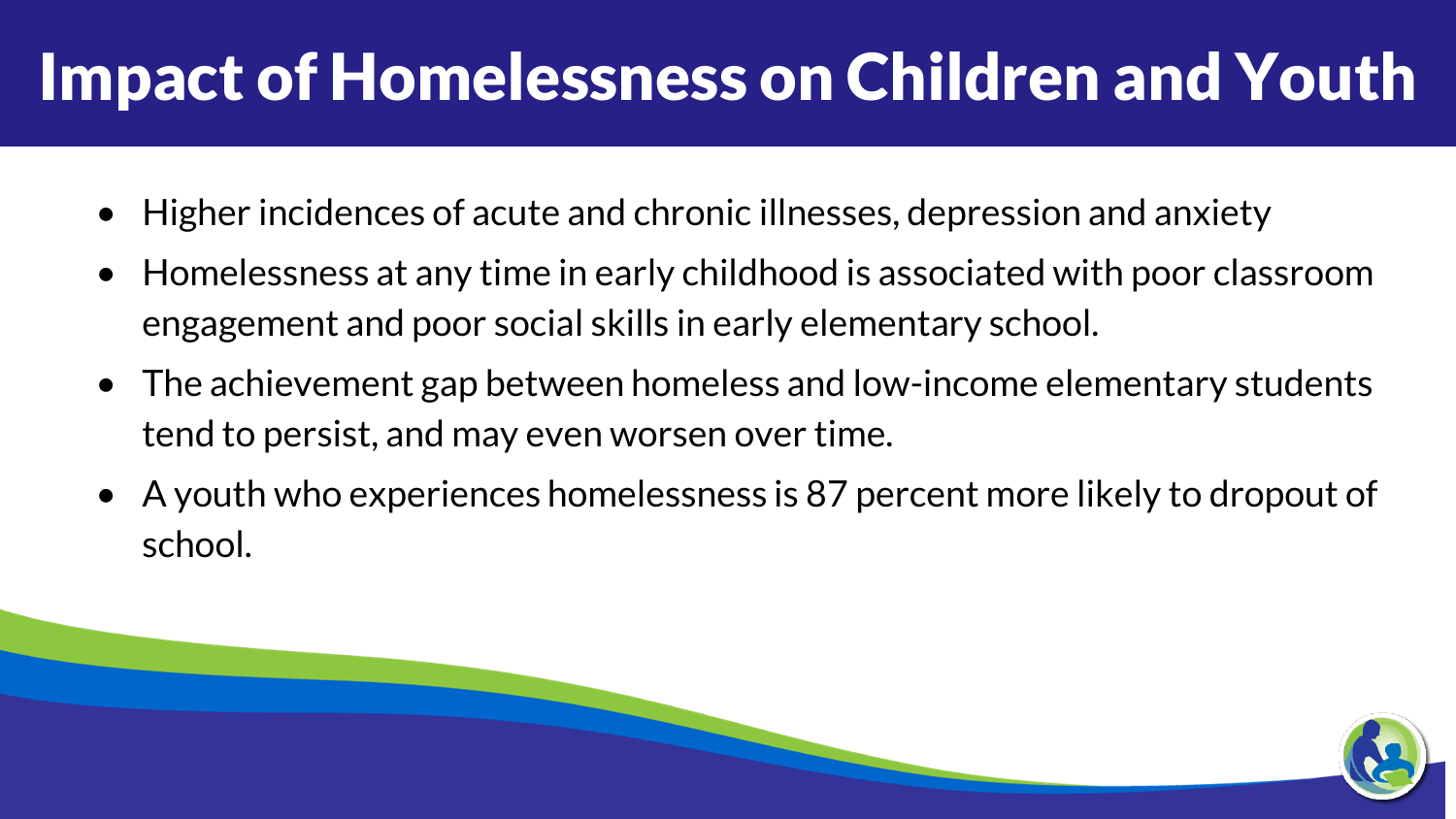#### History of the McKinney-Vento Homeless Assistance Act

- Originally passed in 1987
- Reauthorized in 2015 by ESSA
- Works hand-in-hand with IDEA, Title I-A, and other federal education programs

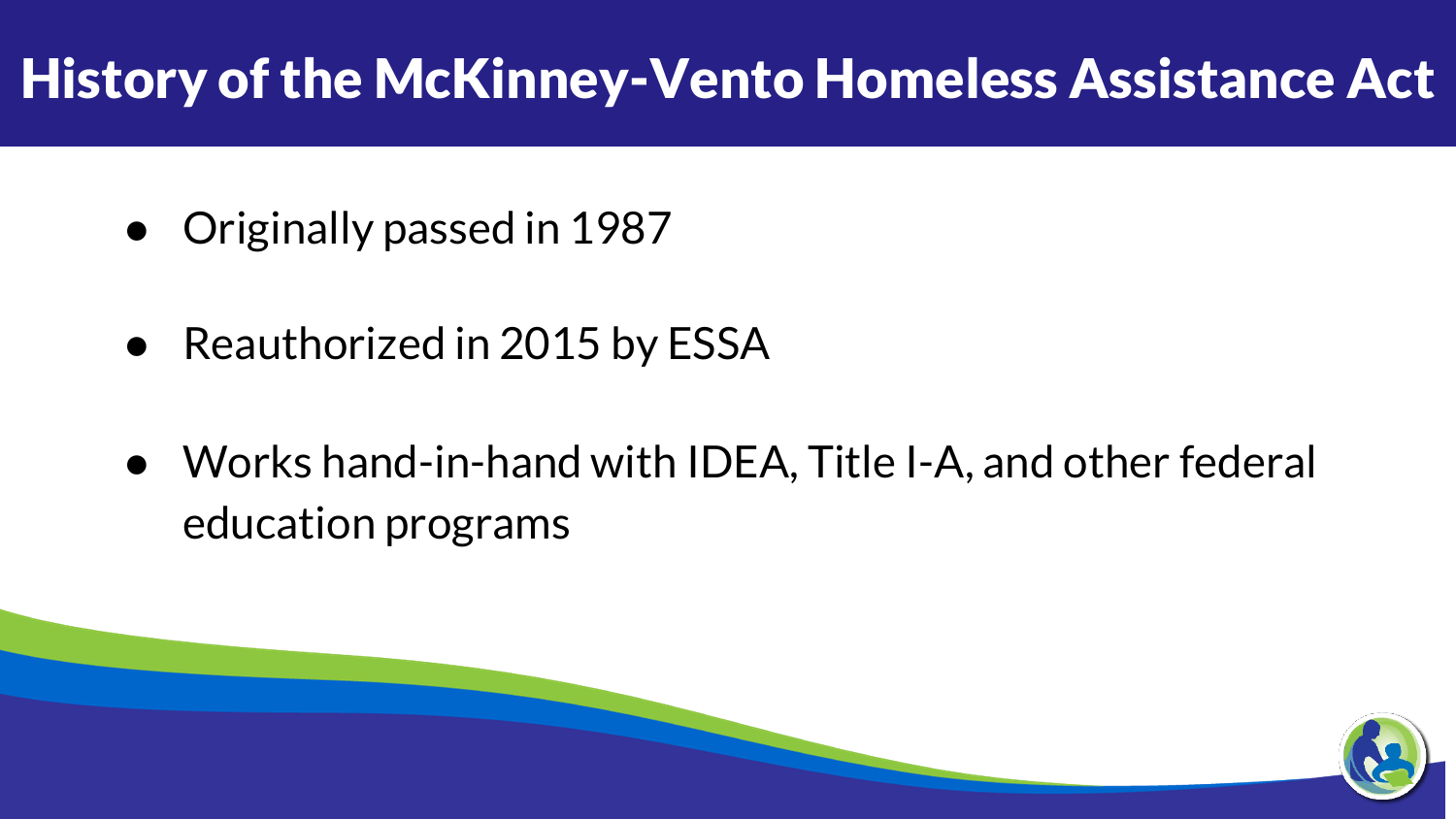# **McKinney-Vento Homeless Assistance Act**

#### Main themes:

- **Identification**
- School stability
- School enrollment
- Support for academic success
- Child-centered, best interest decision making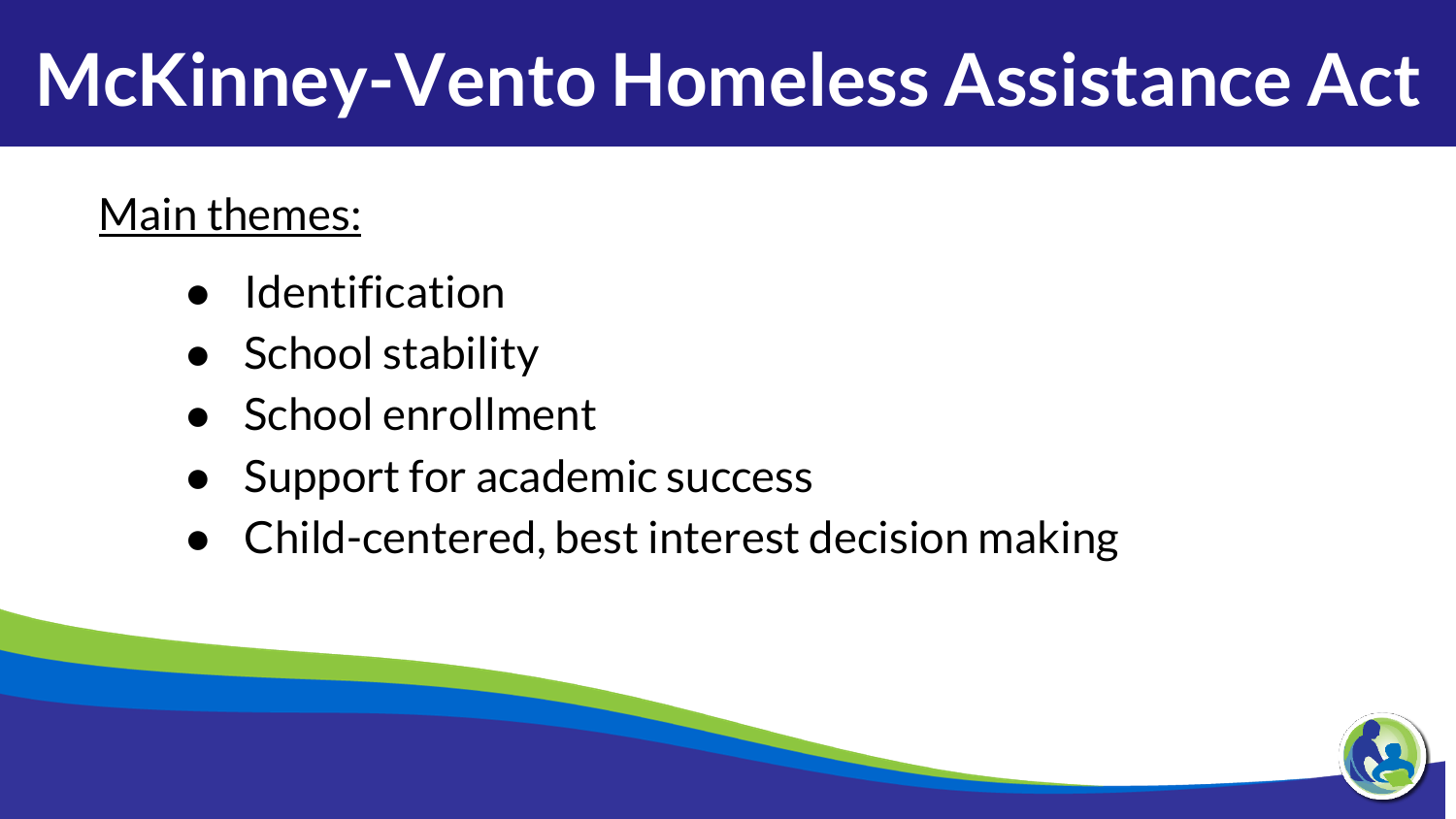#### **Homelessness Defined**

The term "homeless" children and youth means:

#### **"Children who lack a fixed, regular, and adequate nighttime residence—"**

What exactly is a fixed, regular, and adequate nighttime residence?

Please note that this definition applies to students experiencing homelessness in schools but other federal programs may have differing definitions.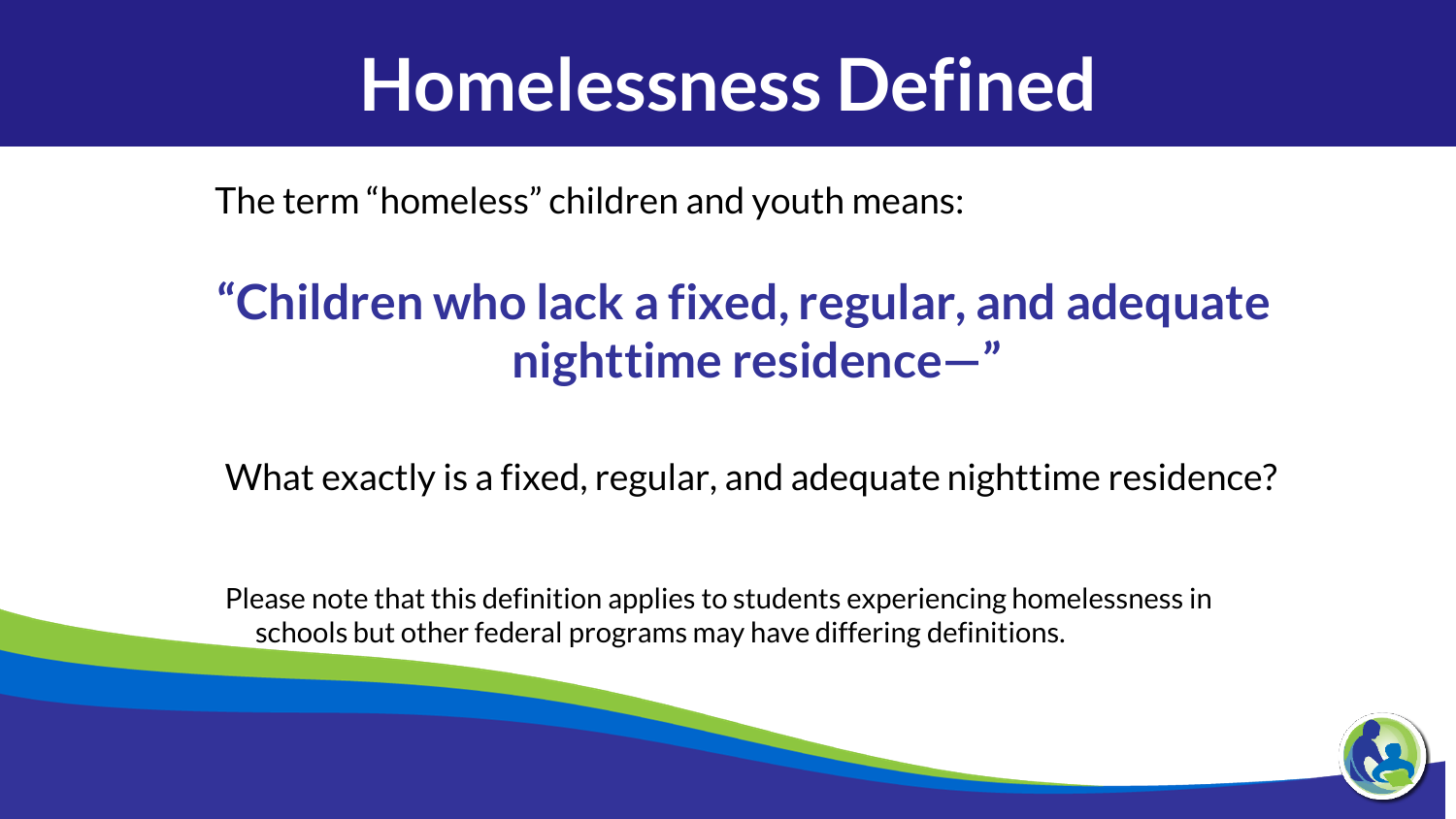# **Fixed, Regular, and Adequate**

● **Fixed:**

-Stationary, permanent, not subject to change

● **Regular:**

-Used on a predictable, routine, consistent basis -Consider the relative permanence

● **Adequate:**

-Lawfully and reasonably sufficient

-Sufficient for meeting the physical and psychological needs typically met in a home environment

Can the student go to the **SAME PLACE** (fixed) **EVERY NIGHT** (regular) to sleep in a **SAFE AND SUFFICIENT SPACE** (adequate)?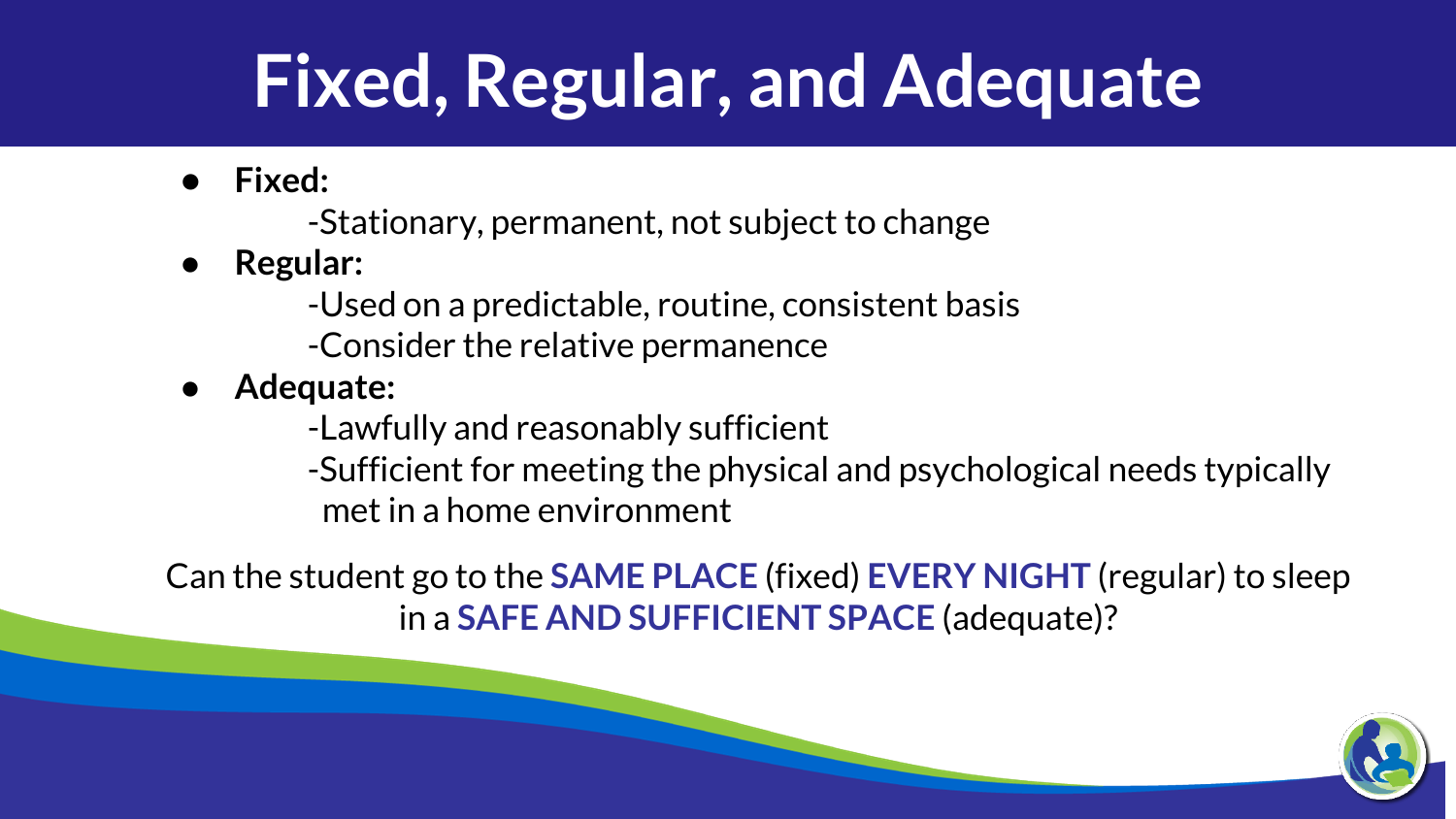# **IDEA and McKinney-Vento**

- Provisions of McKinney-Vento and IDEA are compatible
- IDEA does not supersede McKinney-Vento
- Students with disabilities who are homeless have the same rights under McKinney-Vento as non-disabled students
- There are additional requirements under IDEA regarding identification, evaluation, programming, and placement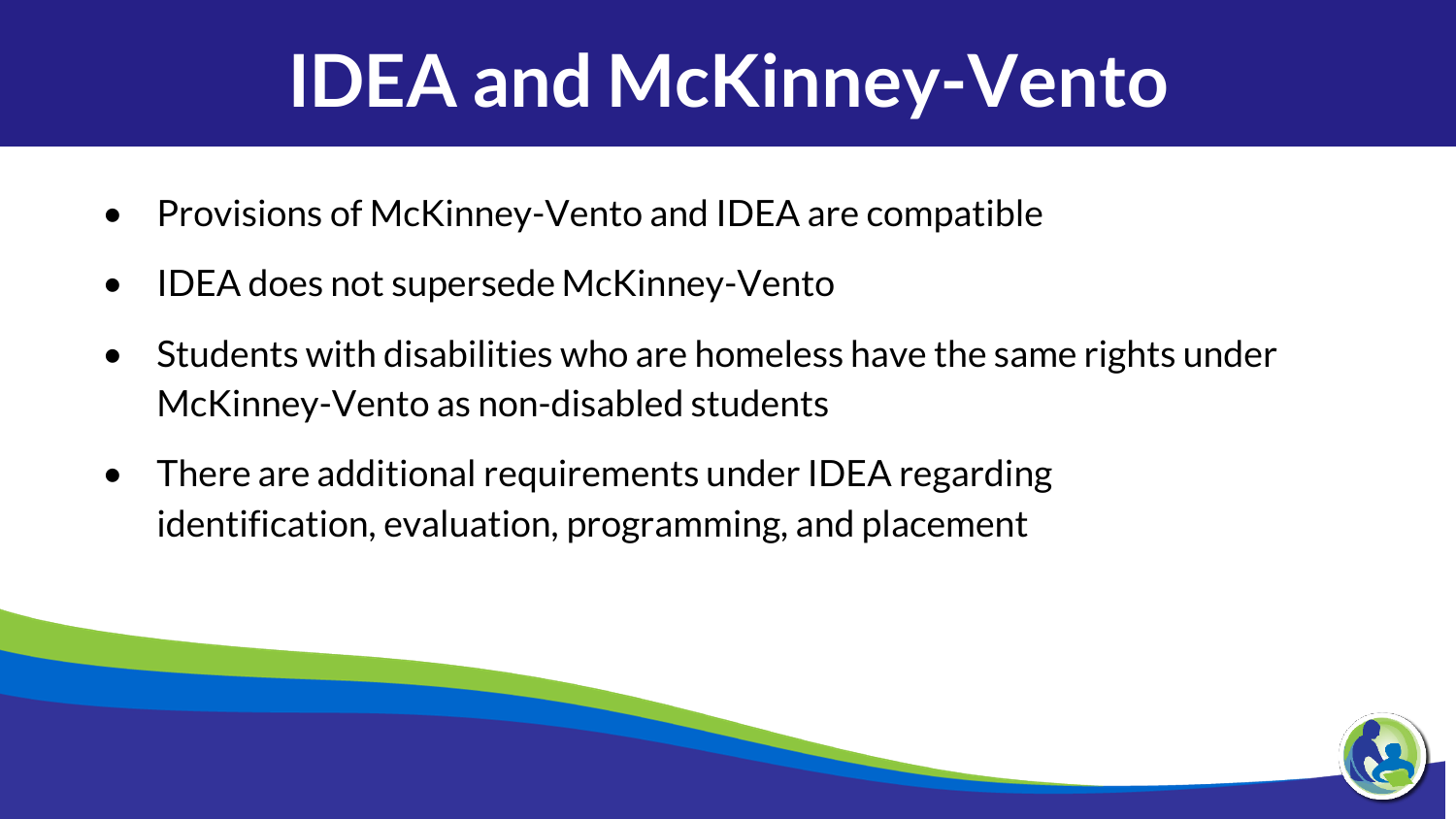# **Eligibility**

- Sharing the housing of others <u>due to loss of housing, economic hardship, or similar reason</u> (sometimes referred to as doubled-up)
- Living in motels, hotels, trailer parks, camping grounds due to lack of adequate alternative accommodations
- Living in emergency or transitional shelters
- Living in a public or private place not designed for ordinary use as a regular sleeping accommodation for humans (cars, parks, bus or train stations, abandoned buildings, substandard housing, etc.)
- Children from migratory families who qualify as homeless because they are living in circumstances described above
- Unaccompanied youth living in the above circumstances

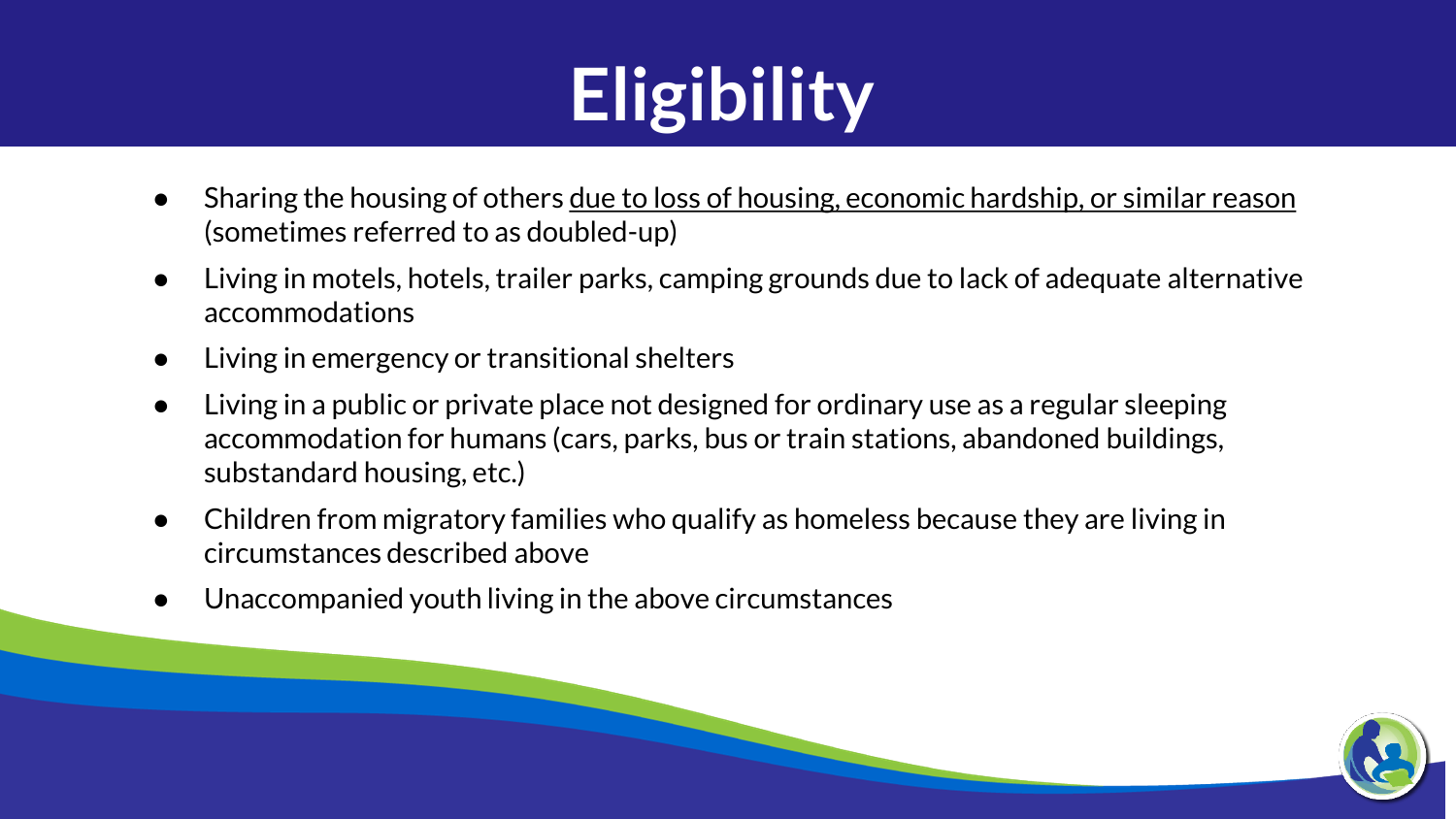### **Unaccompanied Homeless Youth**

#### **Definition:**

Youth who meet the definition of homeless **AND** are not in the physical custody of a parent or guardian (i.e., youth living with relatives on an emergency basis, youth living with a friend or runaway).

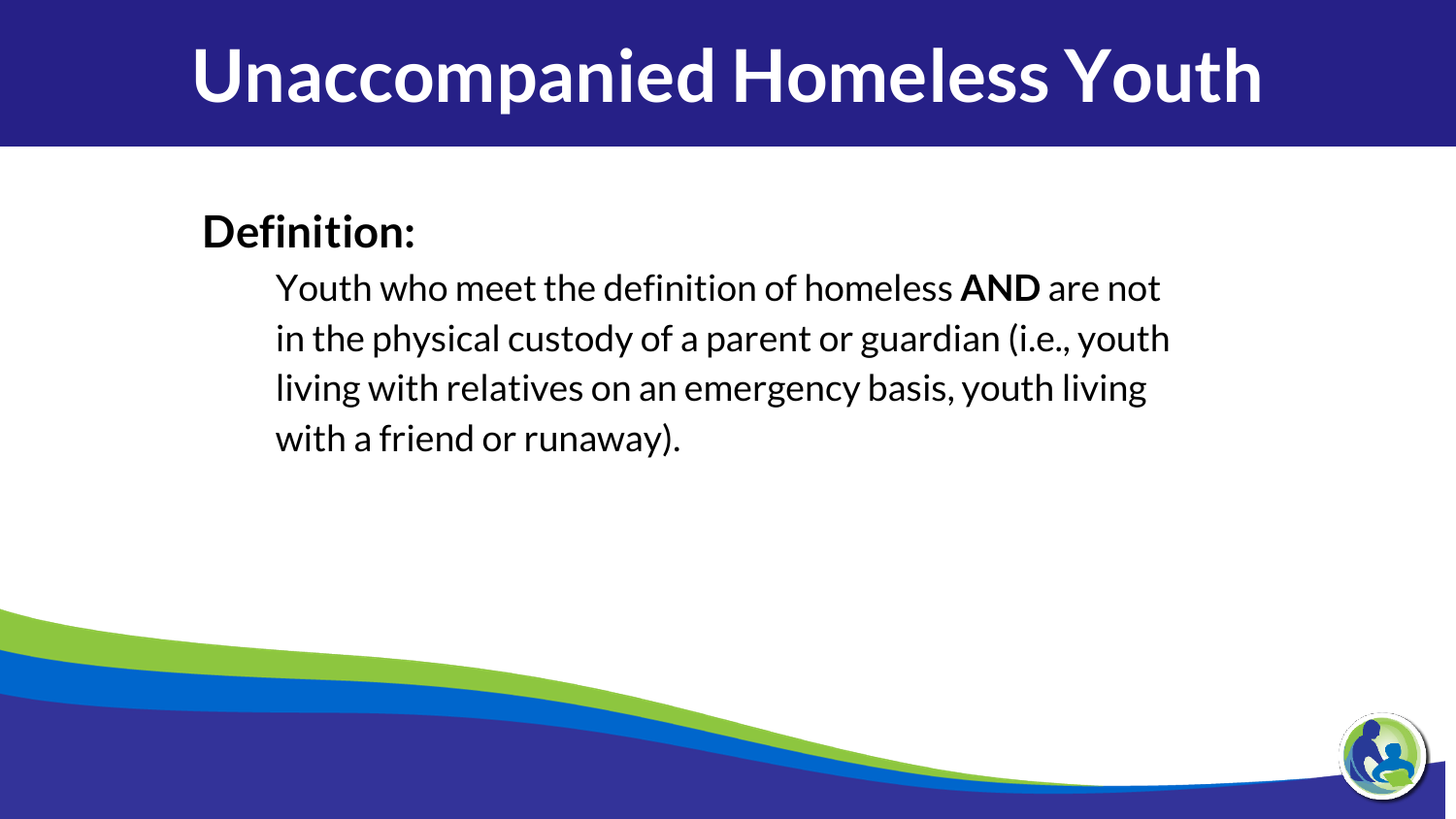# **School of Origin and Residence**

Each school district is responsible to:

- Continue the student's education in the school of origin for the duration of homelessness, and until the end of the academic year in which the student becomes permanently housed; OR
- Immediately enroll a student experiencing homelessness in the resident public school.

**School of origin:** the school the child or youth attended when last permanently housed or the school the student was last enrolled and attending.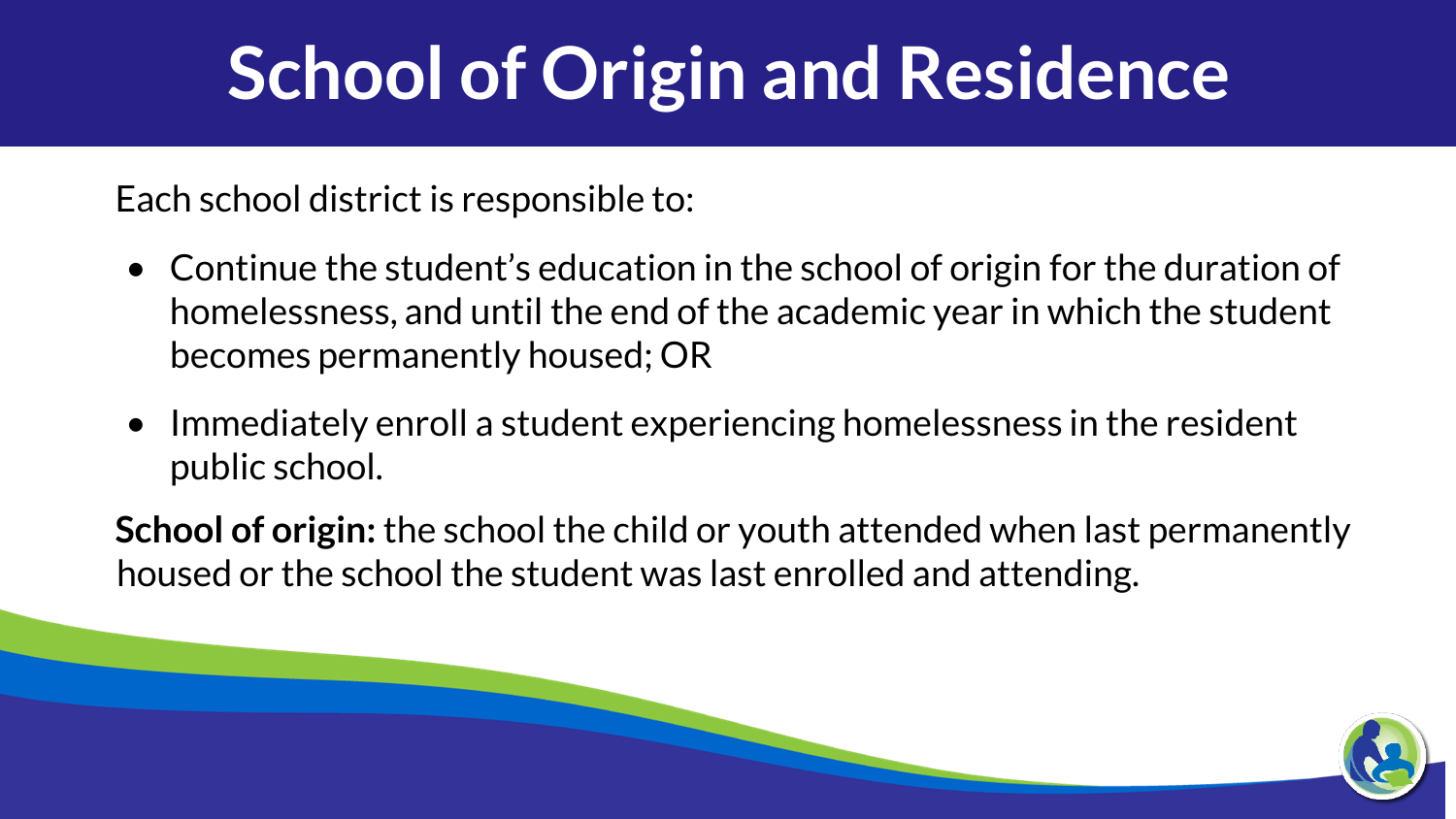# **School of Origin Decisions**

- When a student with a disability who is homeless relocates, the new resident school district must either:
	- continue the student's education in the school of origin, or
	- enroll the student in the attendance area school where permanently housed students are eligible to attend.
- A student's disability may be a determining factor regarding school of origin decisions, however, a school district cannot deny enrollment solely based on the student's disability.

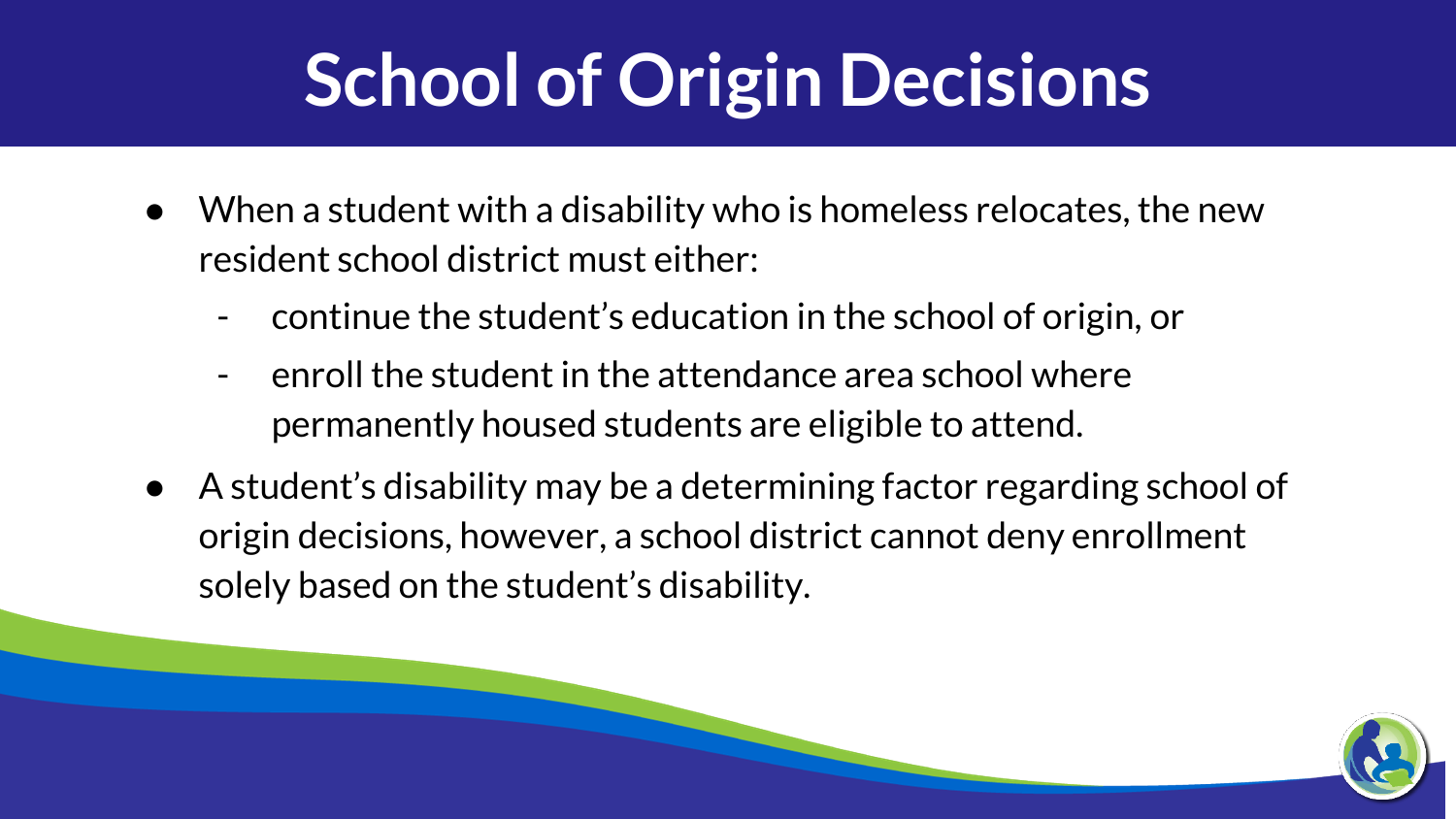#### **Free Appropriate Public Education (FAPE) Responsibility**

- In general, the school district where the student is currently living is responsible for implementing the IEP and insuring FAPE.
- However, when the student remains in the school of origin in a nonresident district, the two districts may agree the district that was previously responsible for FAPE may remain the responsible school district.

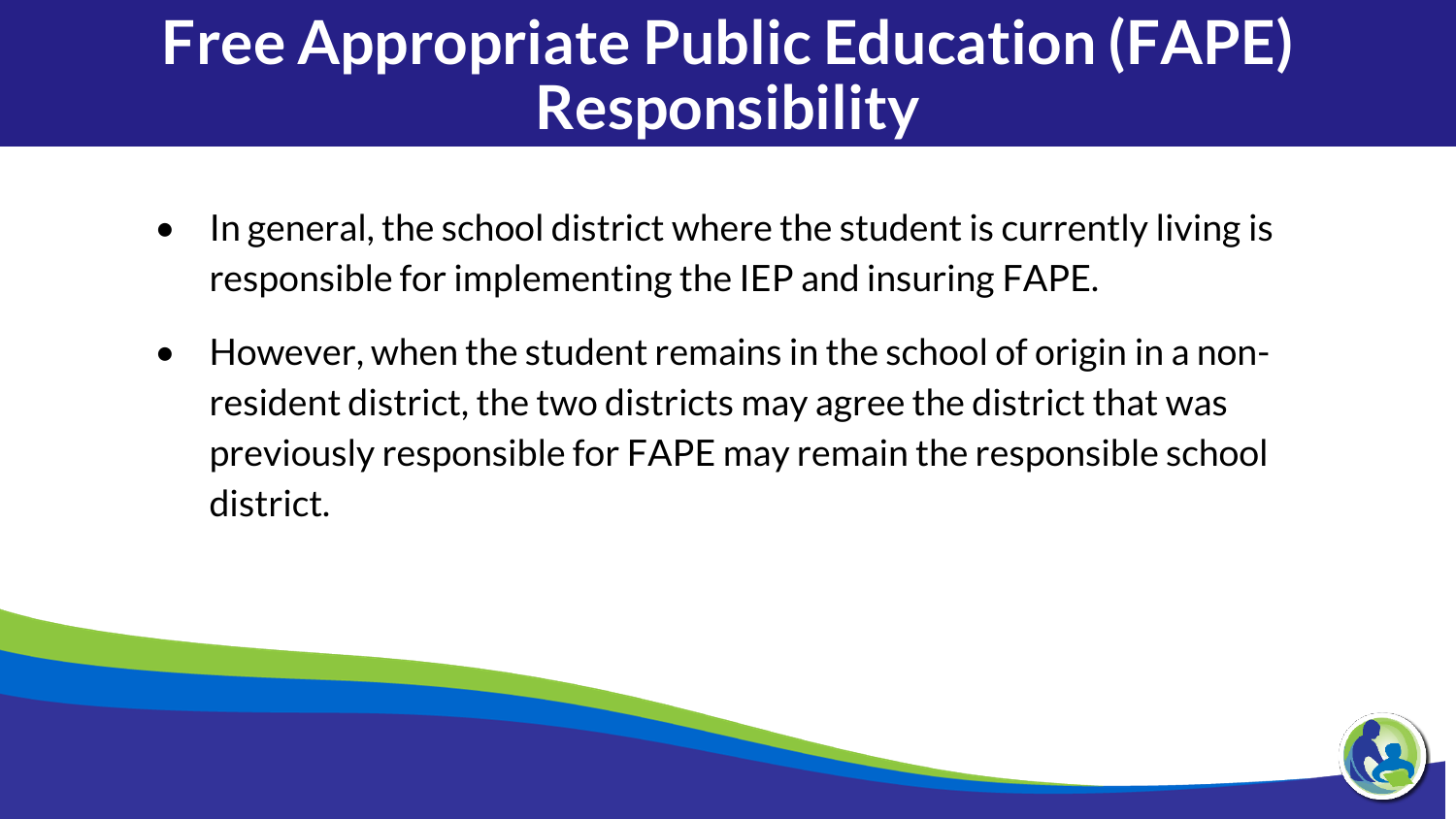### **School Enrollment**

When remaining in the school of origin is not in the student's best interest, or what the parent, guardian, or youth requests, students have the right to immediately enroll in their resident school, even if:

- Students do not have required documents, such as school records, records of immunization and other required health records, proof of residency, guardianship, or other documents; or
- Students have missed application or enrollment deadlines during any period of homelessness.

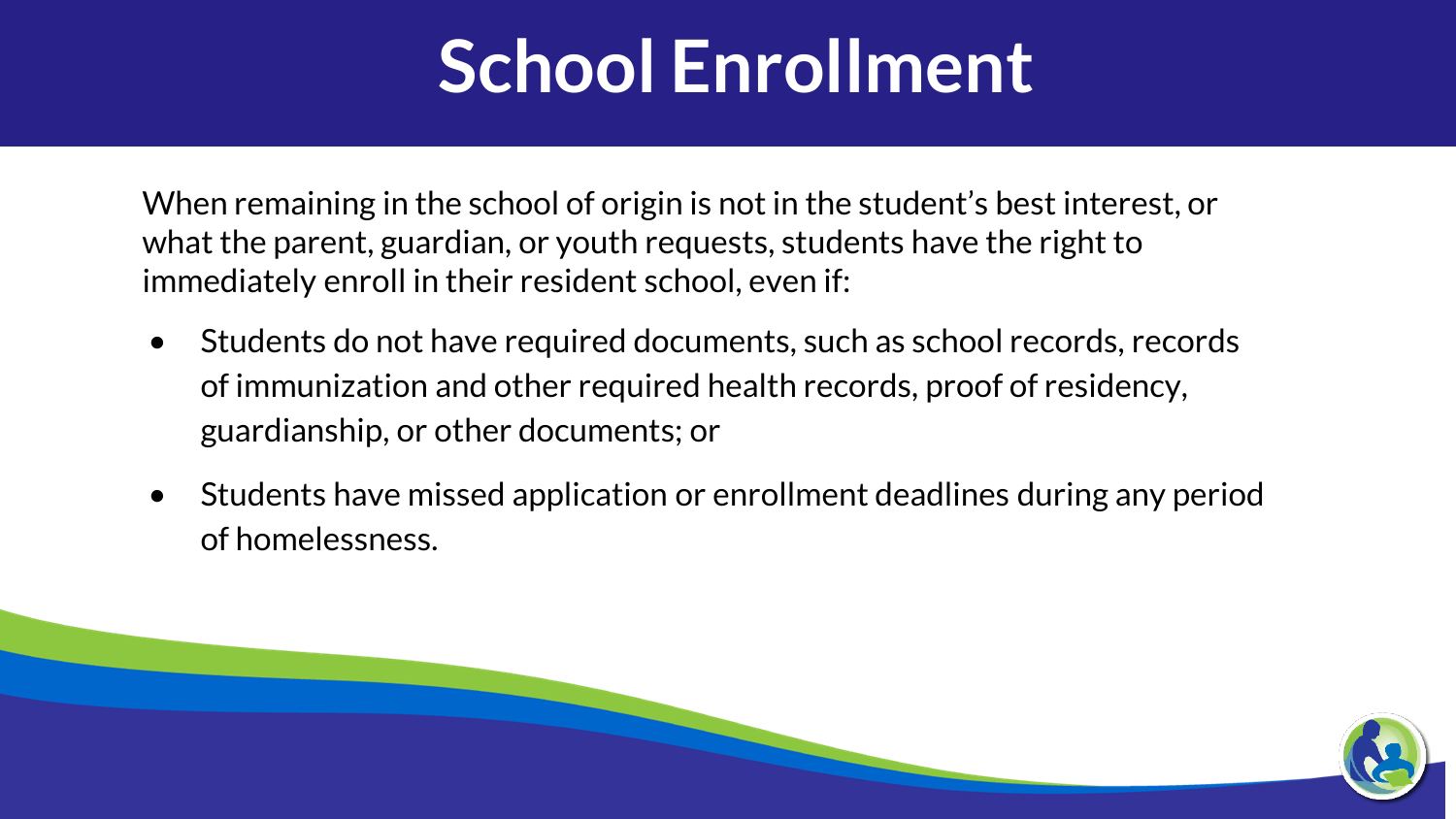# **Enrollment in Preschool**

- States must ensure that children experiencing homelessness have access to public preschool programs administered by the State Education Agency (SEA) or the school district.
- Preschools are included in the school of origin definition.
- Liaisons must ensure access to Head Start, early intervention (Individuals with Disabilities Education Act (IDEA) Part C), and other preschool programs administered by the school district.

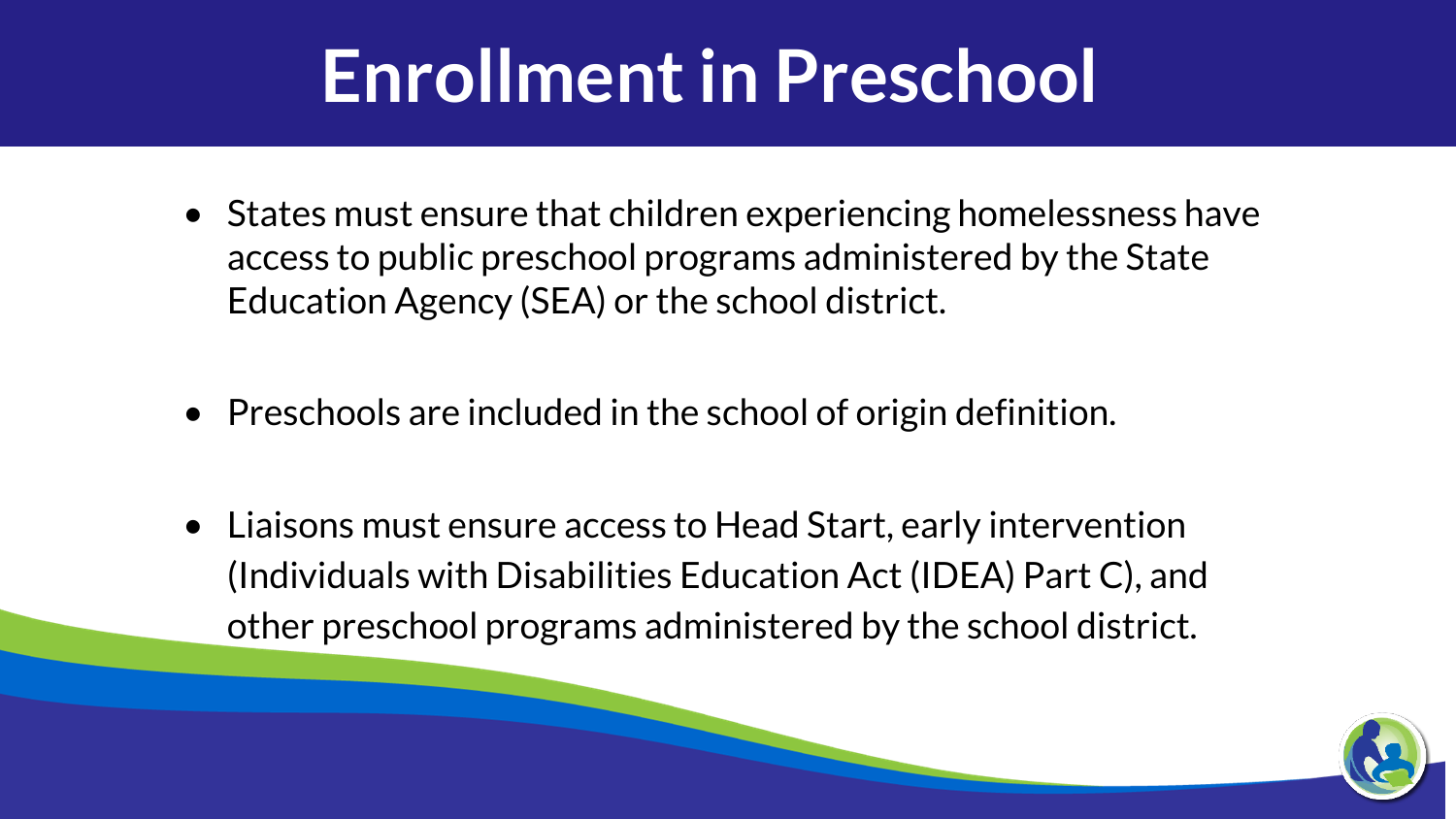# **Transportation**

- School districts must provide transportation to and from the school of origin, including until the end of the year when the student obtains permanent housing.
- School districts must provide students in homeless situations with transportation services comparable to those provided to other students.
- School districts must eliminate barriers to the identification, enrollment, and retention of students experiencing homelessness (including transportation barriers).

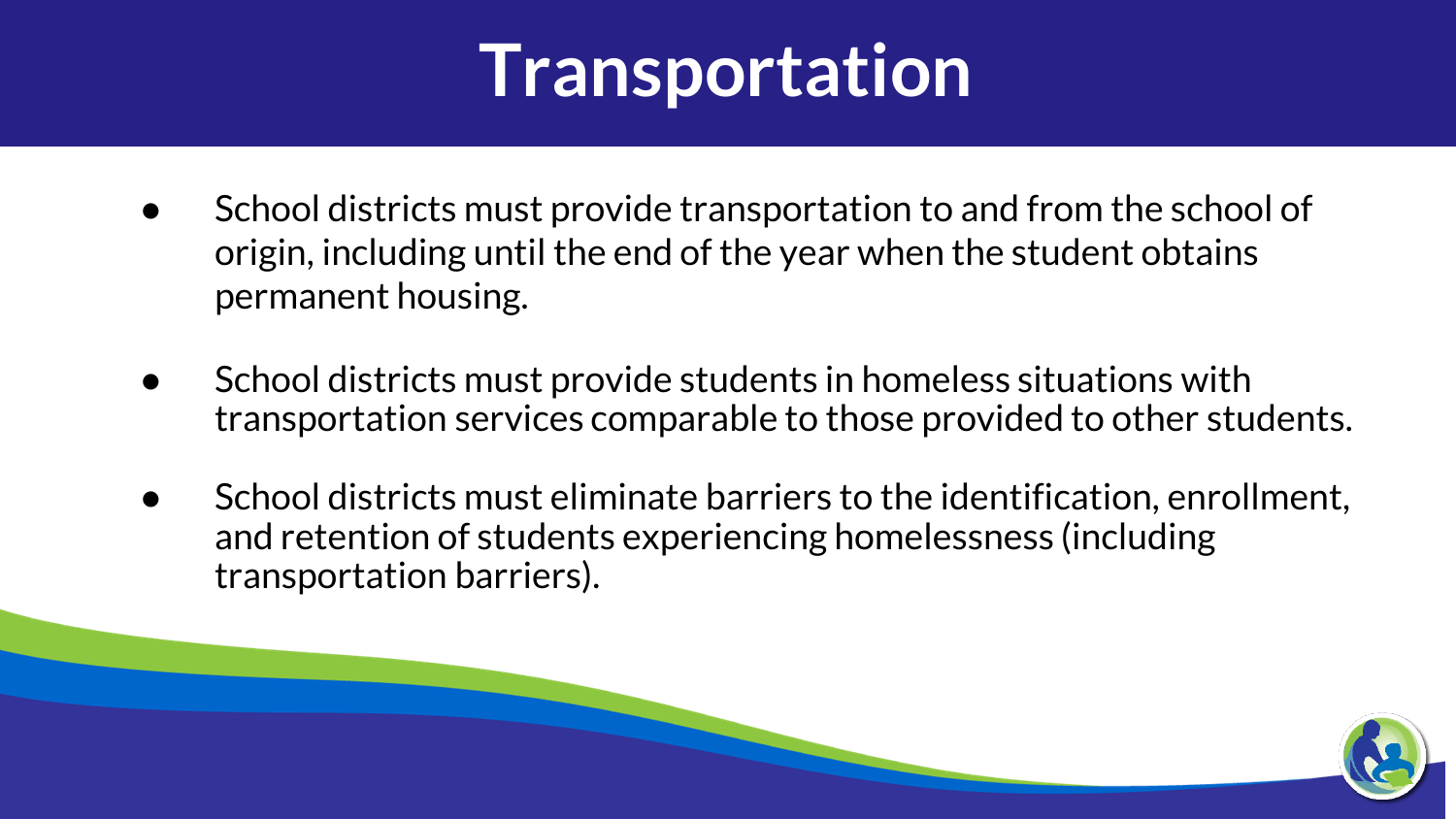### **Transportation and IEP Services**

- The need for transportation as a related service is a separate issue from the school district's obligation to provide transportation under McKinney-Vento.
- The student's IEP team considers if specially designed transportation may be needed because of the student's disability.
- IDEA funds may be used to pay for transportation as a related service.

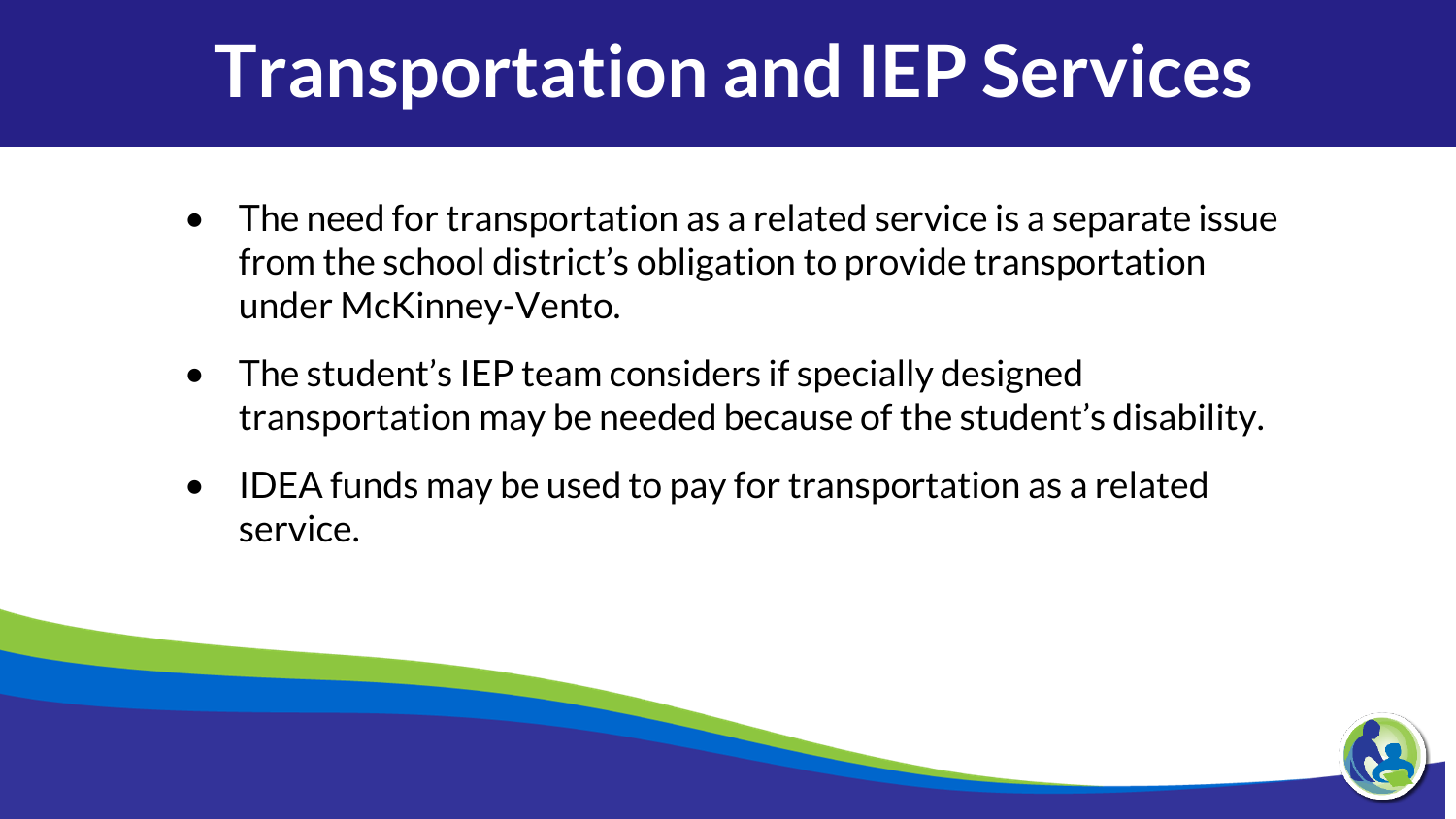# **Dispute Resolution**

#### **If a dispute arises over eligibility, school selection or enrollment in a school:**

- The student must be immediately enrolled in the school in which enrollment is sought, pending resolution of the dispute (including all available appeals).
- The parent, guardian or unaccompanied youth must be provided a written explanation of decisions made by the school and how to appeal the decisions.
- The parent, guardian or youth must be referred to the district's homeless liaison, who must carry out the dispute resolution process.

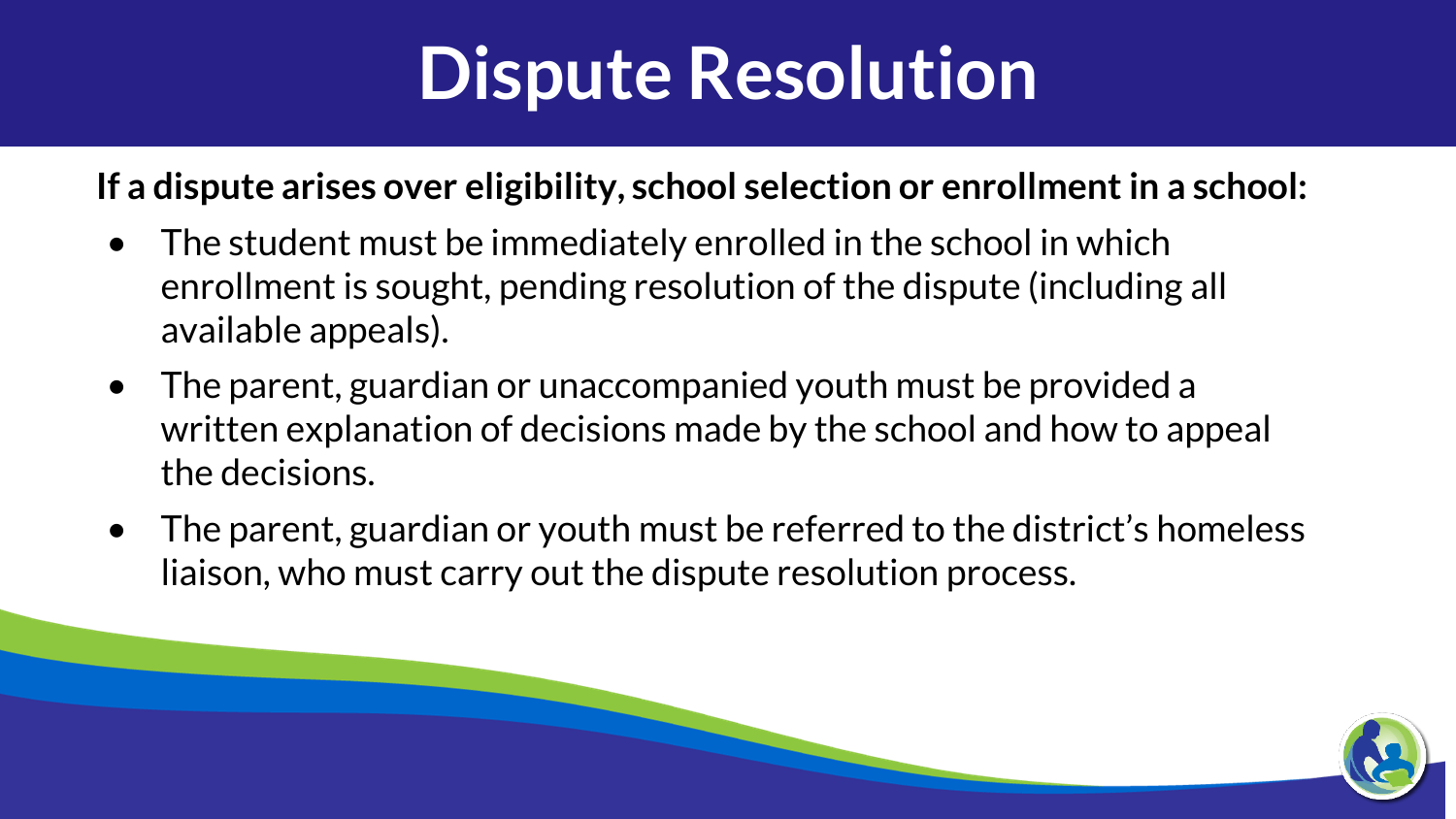#### **Disagreements about School of Origin for Students with Disabilities**

- A student's disability may be a factor in determining if the student remains in the school of origin.
- If, after following the school district's usual process for addressing McKinney-Vento requirements, the decision is made that remaining in the school of origin is not in the student's best interest, the parents or unaccompanied youth are informed of the decision and the student transfers unless the parent appeals the decision.

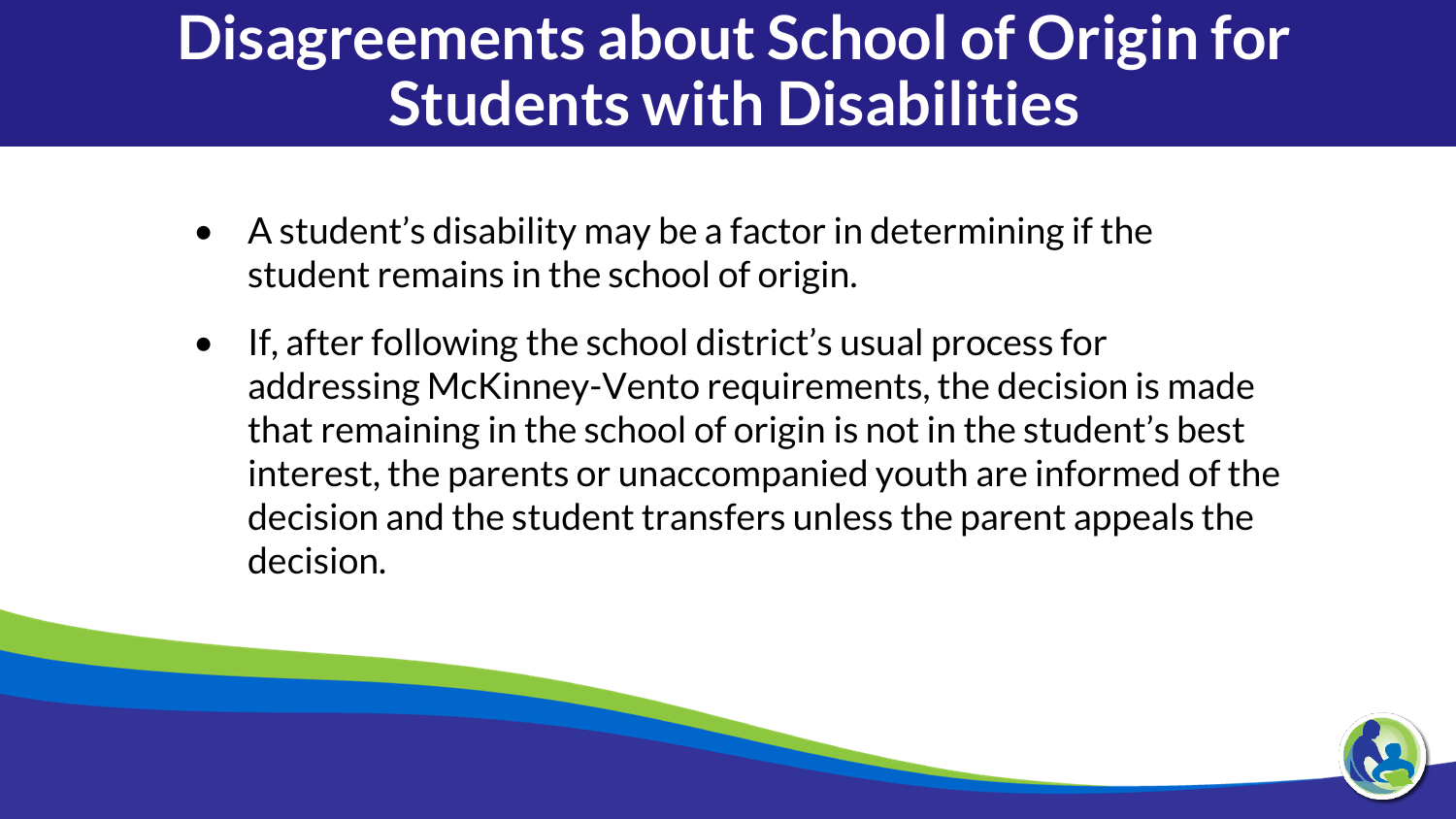#### **Disagreements about School of Origin for Students with Disabilities**

- If the parent believes the student's special education needs cannot be met in the selected school, an IEP team meeting should be held to review the IEP and determine placement.
- If the parent disagrees with the IEP team placement decision, the parent may use the dispute resolution options available under IDEA.
	- Mediation, Complaint, Due Process

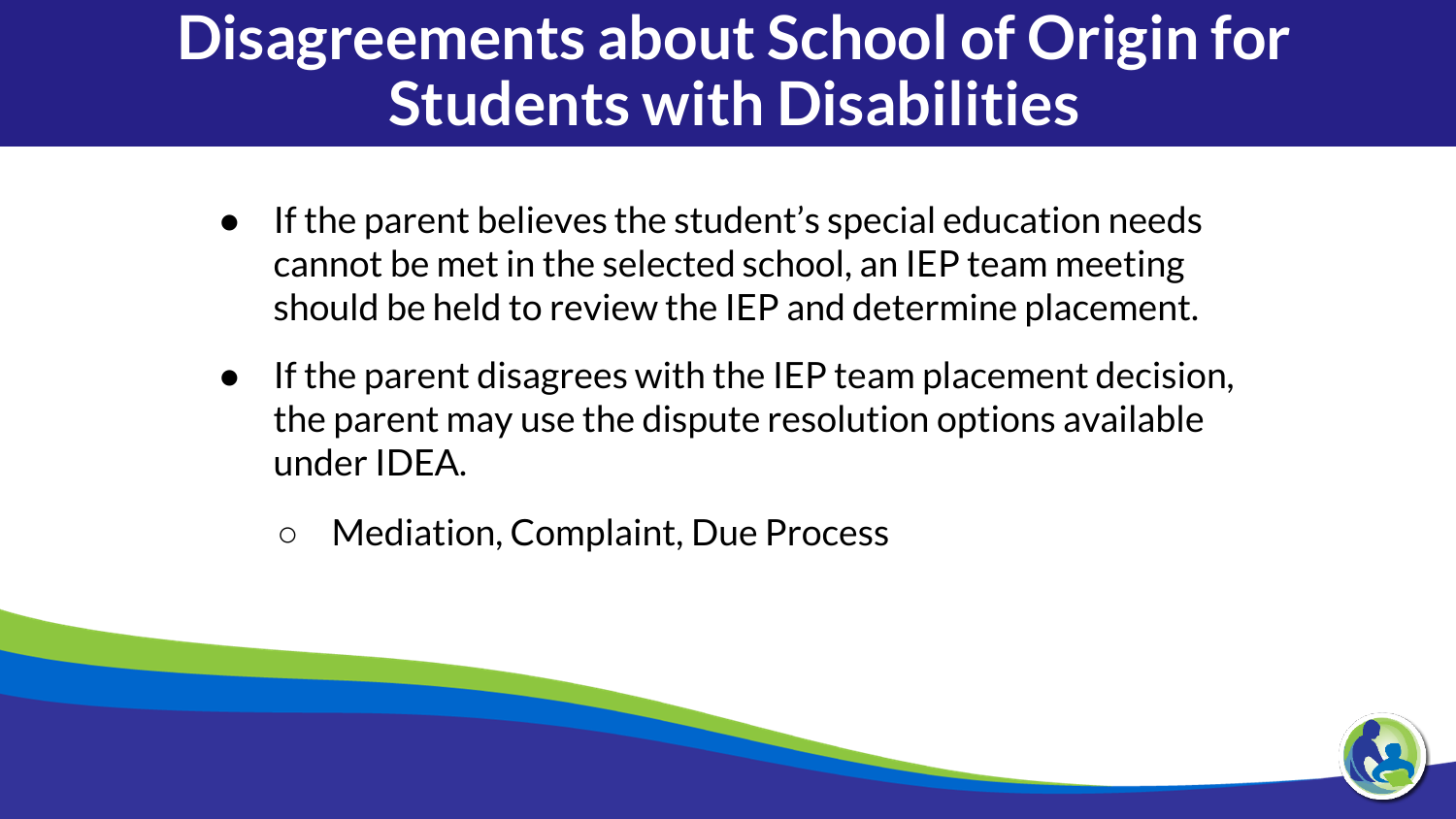#### **Support for Academic Success: National School Lunch Act**

- Students eligible under McKinney-Vento are automatically eligible for free school meals.
- U.S. Department of Agriculture (USDA) policy permits liaisons and shelter directors to obtain free school meals for students immediately by providing a list of names of students experiencing homelessness with effective dates.
- <http://www.naehcy.org/educational-resources/food>
- <https://nche.ed.gov/wp-content/uploads/2018/10/nutrition.pdf>

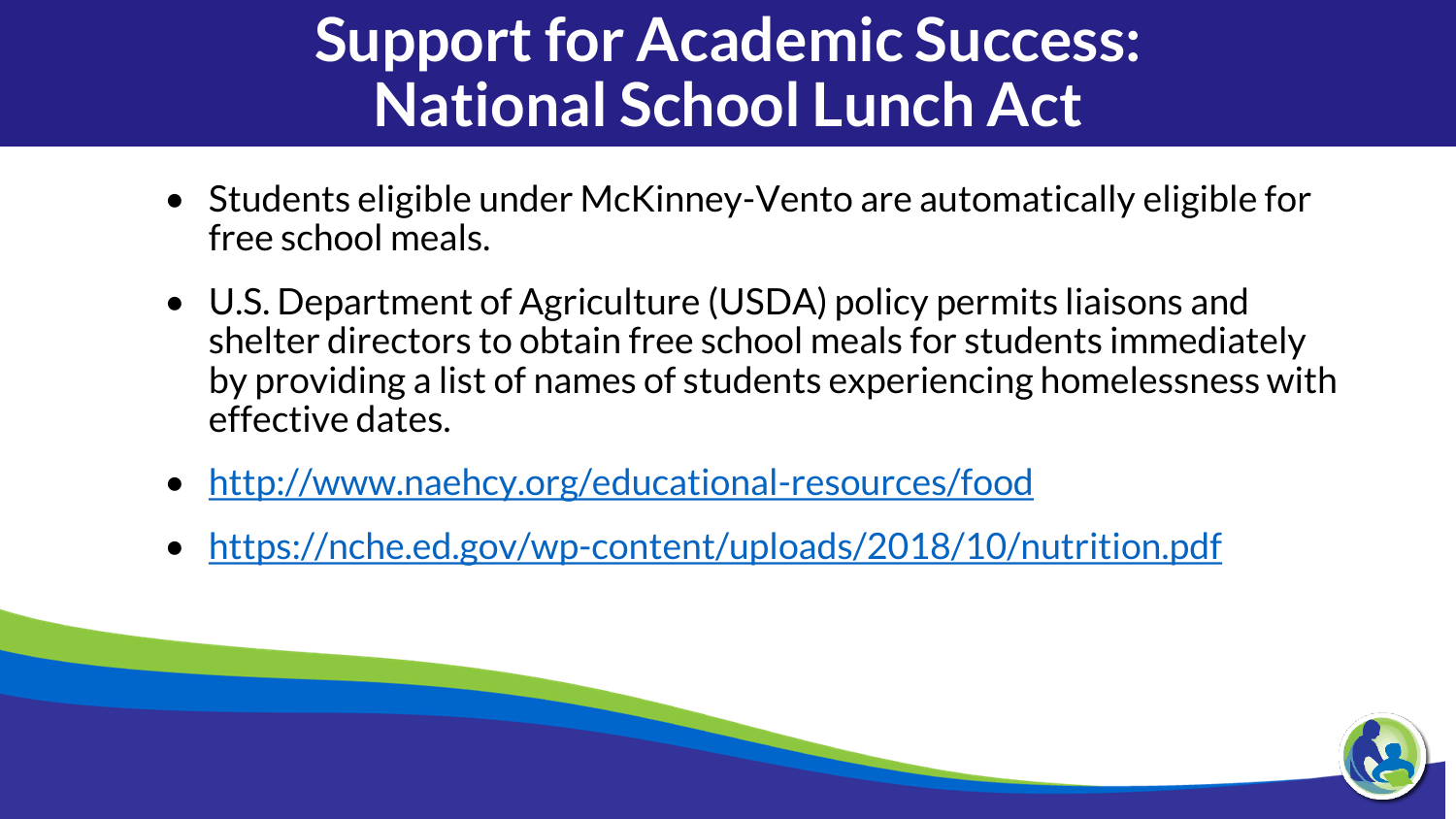#### **Support for Academic Success: Coordination with Other Laws/Programs**

- LEAs must coordinate McKinney-Vento and special education services within the LEA and with other involved LEAs.
- Information about a student eligible under McKinney-Vento's living situation is a student education record subject to Family Educational Rights and Privacy Act (FERPA).

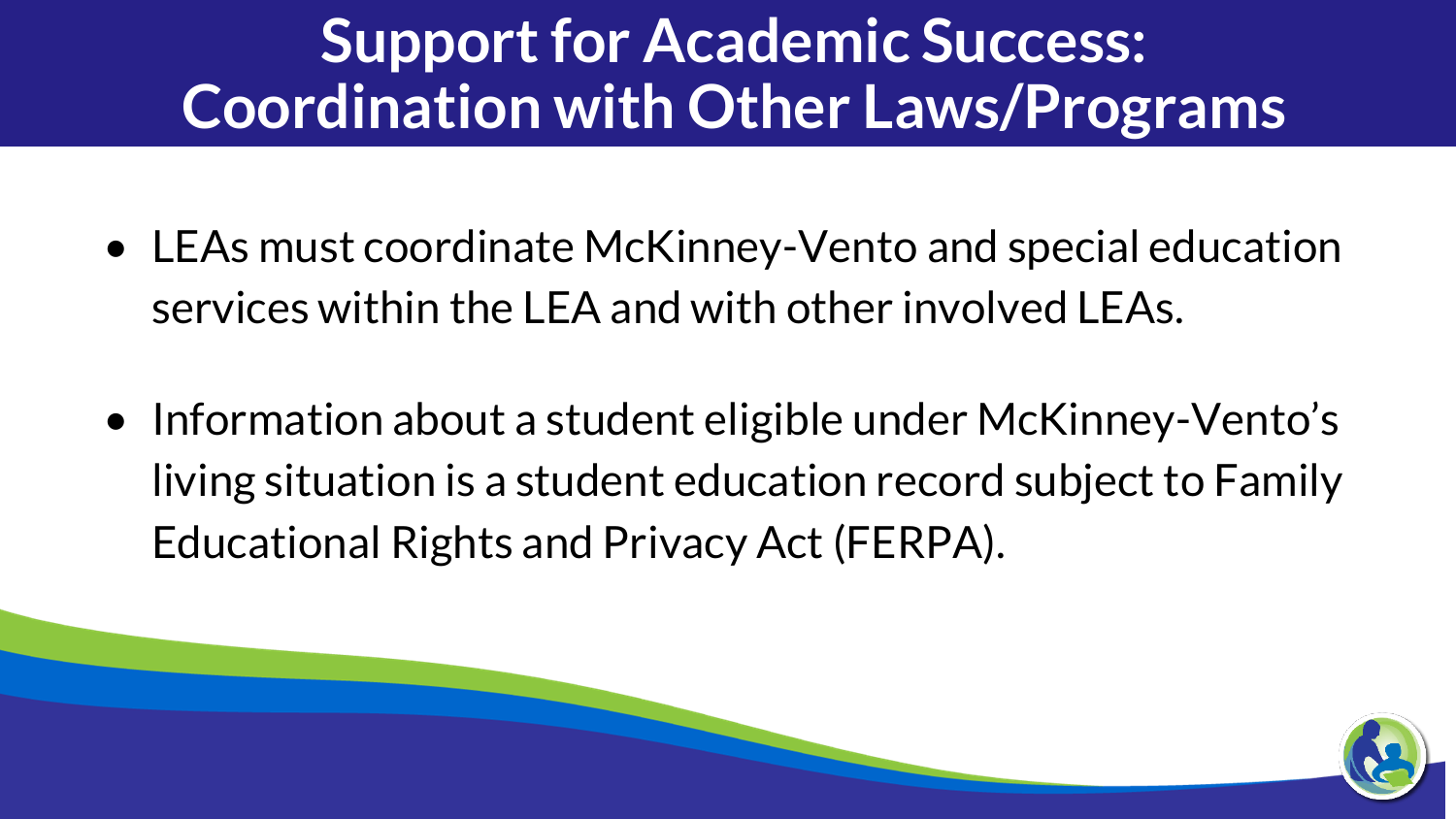### **Role of the Homeless Liaison**

**Assist** unaccompanied youth/parents with placement, enrollment, and knowing their rights.

**Disseminate** public notices of educational rights.

**Inform and assist** with accessing transportation.

**Mediate** enrollment disputes.

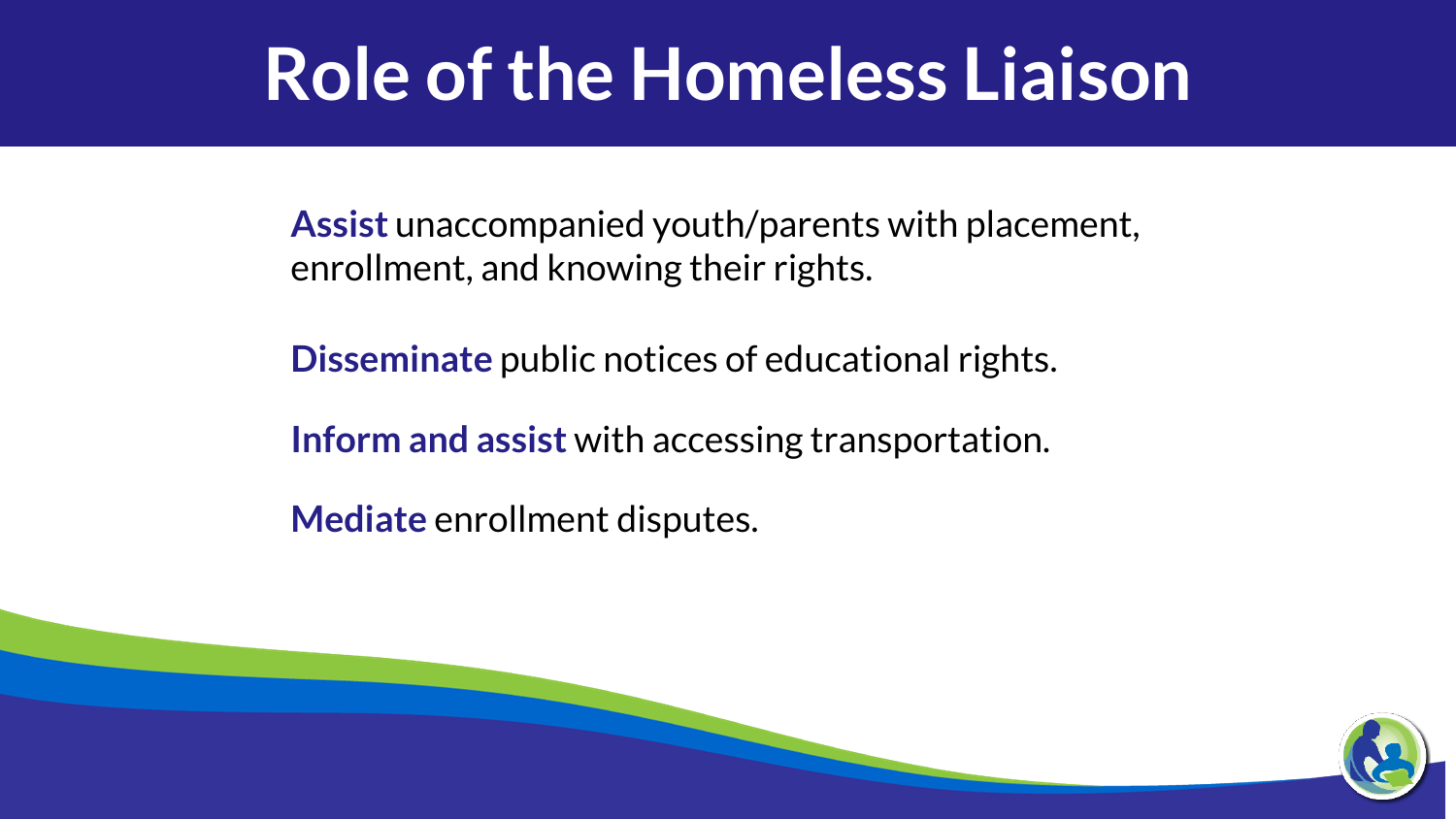### **Role of the Homeless Liaison**

- Every public school district must designate a McKinney-Vento homeless liaison able to carry out their legal duties.
- Fnsure that:
	- Children and youth in homeless situations are identified; enrolled in and have full opportunity to succeed in school; receive educational services, including preschool; and are referred to healthcare, dental, and mental health services; and
	- Parents and guardians are informed of McKinney-Vento rights and can participate in their children's education.

Directory: <https://dpi.wi.gov/homeless/liaisons>

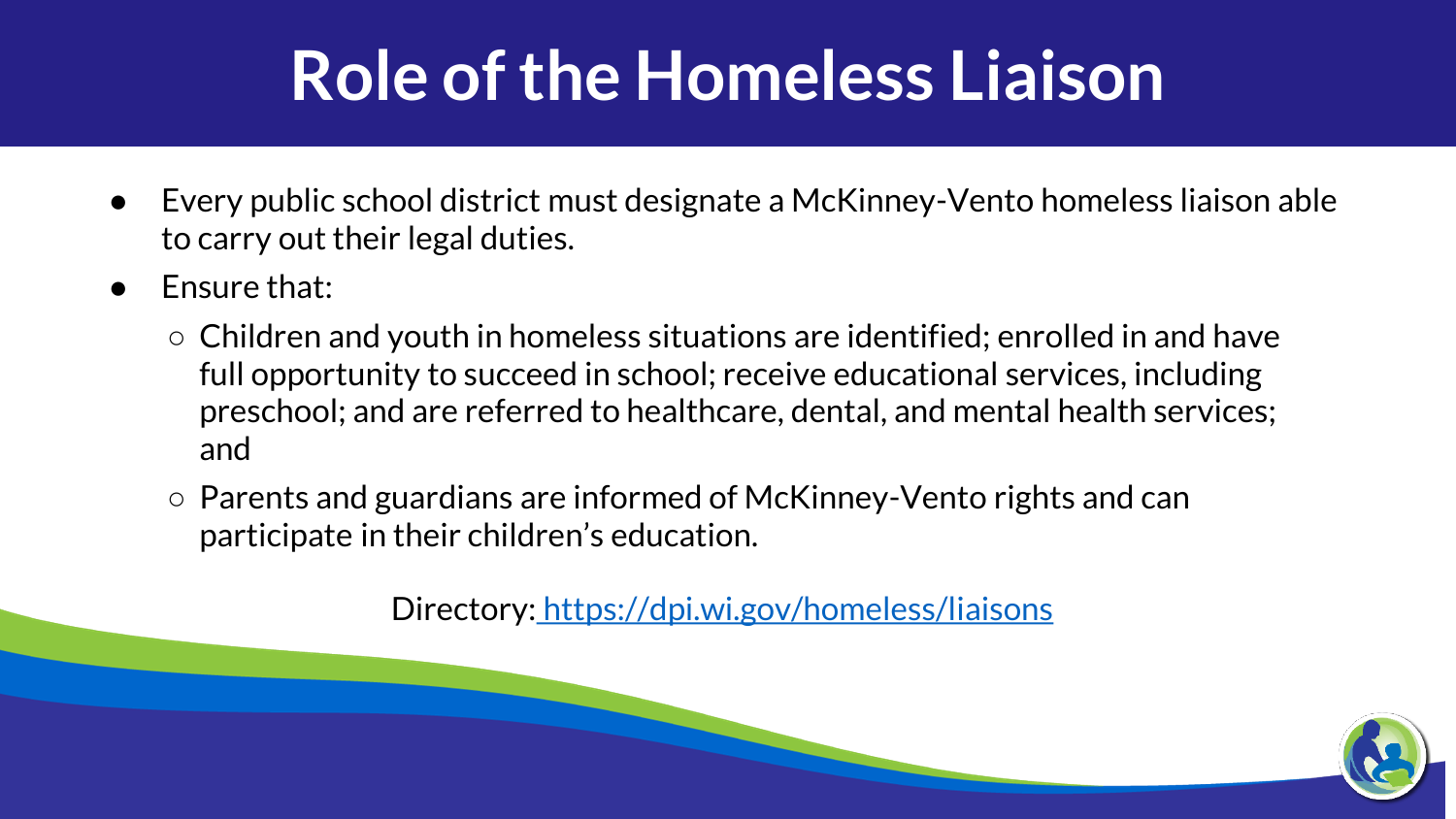### **Role of the Homeless Liaison (continued)**

Ensure that:

- Public notice of educational rights is posted;
- Enrollment disputes are mediated;
- Parents, guardians, and unaccompanied homeless youth are informed of transportation services and assisted with transportation arrangements to the school of origin; and
- School personnel providing McKinney-Vento services receive professional development and other support.

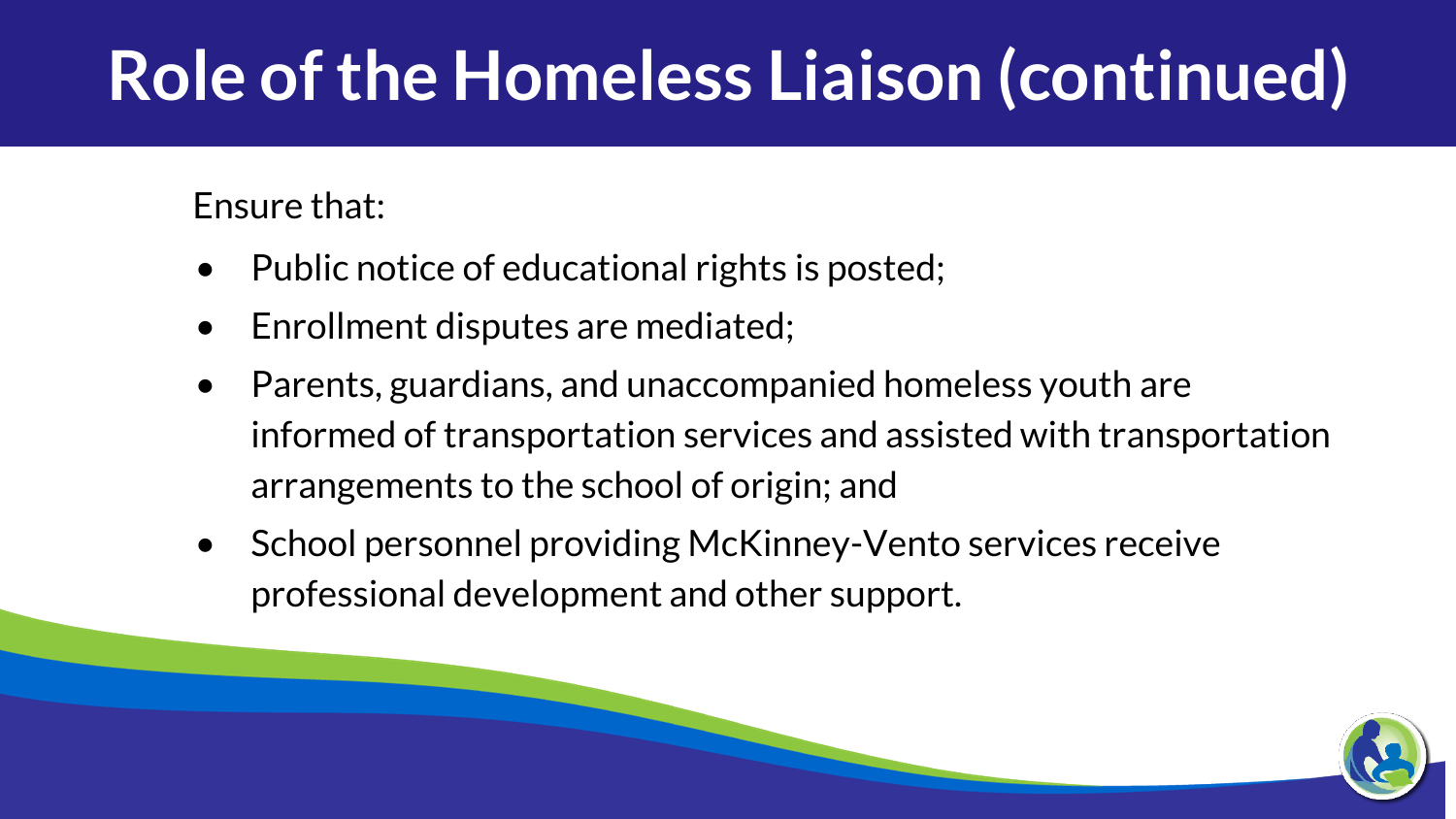#### **Grant Funded Districts**

- Appleton Area School District
- Ashwaubenon School District
- **School District of Beloit**
- $CFSA 4$
- CFSA 11
- Clintonville Public School District
- Fau Claire Area School District
- **Fond Du Lac School District**
- Green Bay Area Public School District
- **School District of Janesville**
- Kenosha Unified School District
- Madison Metropolitan School District
- Marinette School District
- Milwaukee Public Schools
- Racine Unified School District
- Sheboygan Area School District
- West Allis-West Milwaukee School District
- Wisconsin Rapids Public Schools

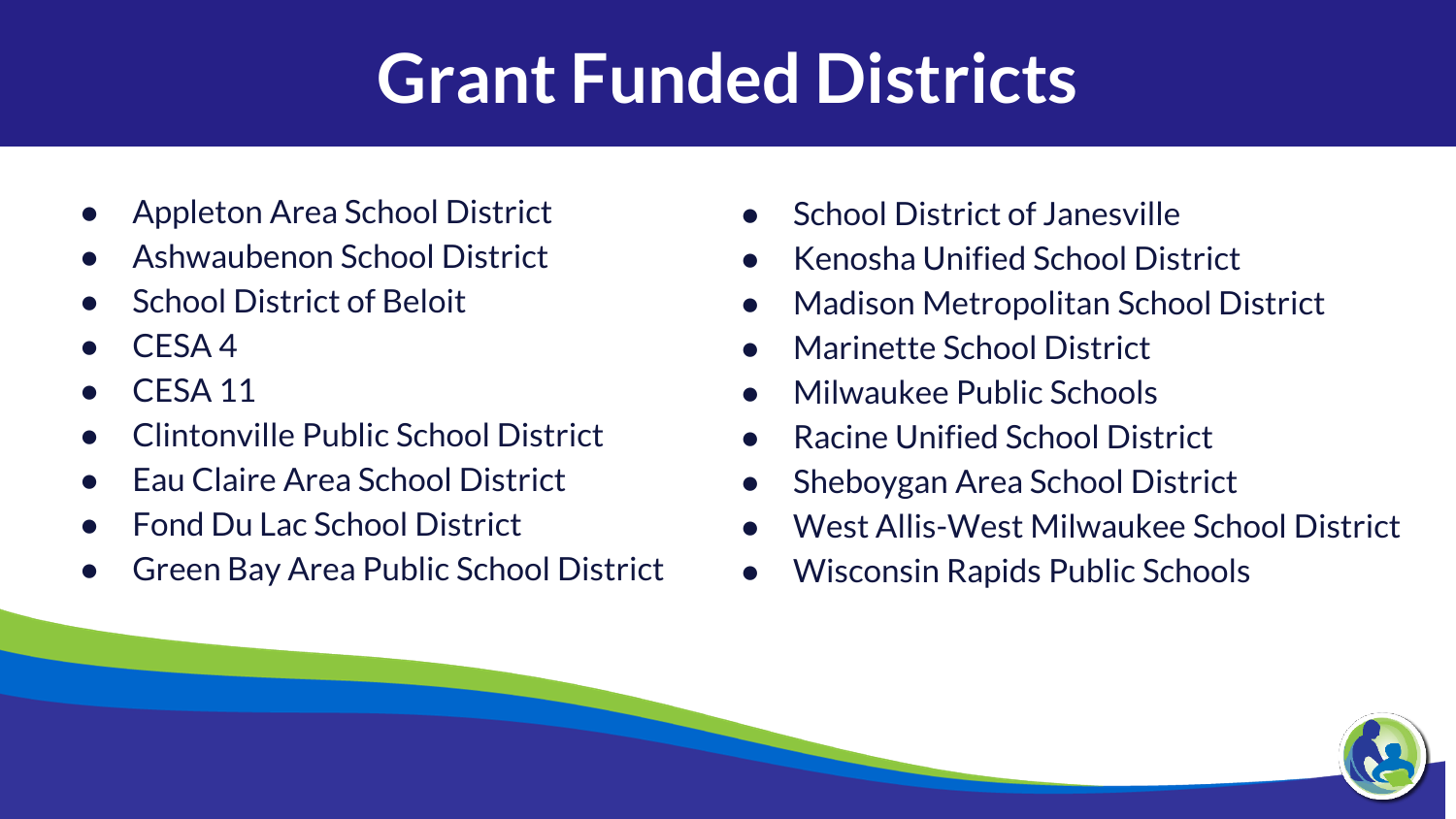

- Wisconsin Department of Public Instruction Education for Homeless Children and Youth <https://dpi.wi.gov/homeless>
- SchoolHouse Connection

<https://www.schoolhouseconnection.org/>

- National Center for Homeless Education <https://nche.ed.gov/>
- National Association for the Education of Homeless Children and Youth <http://www.naehcy.org/>